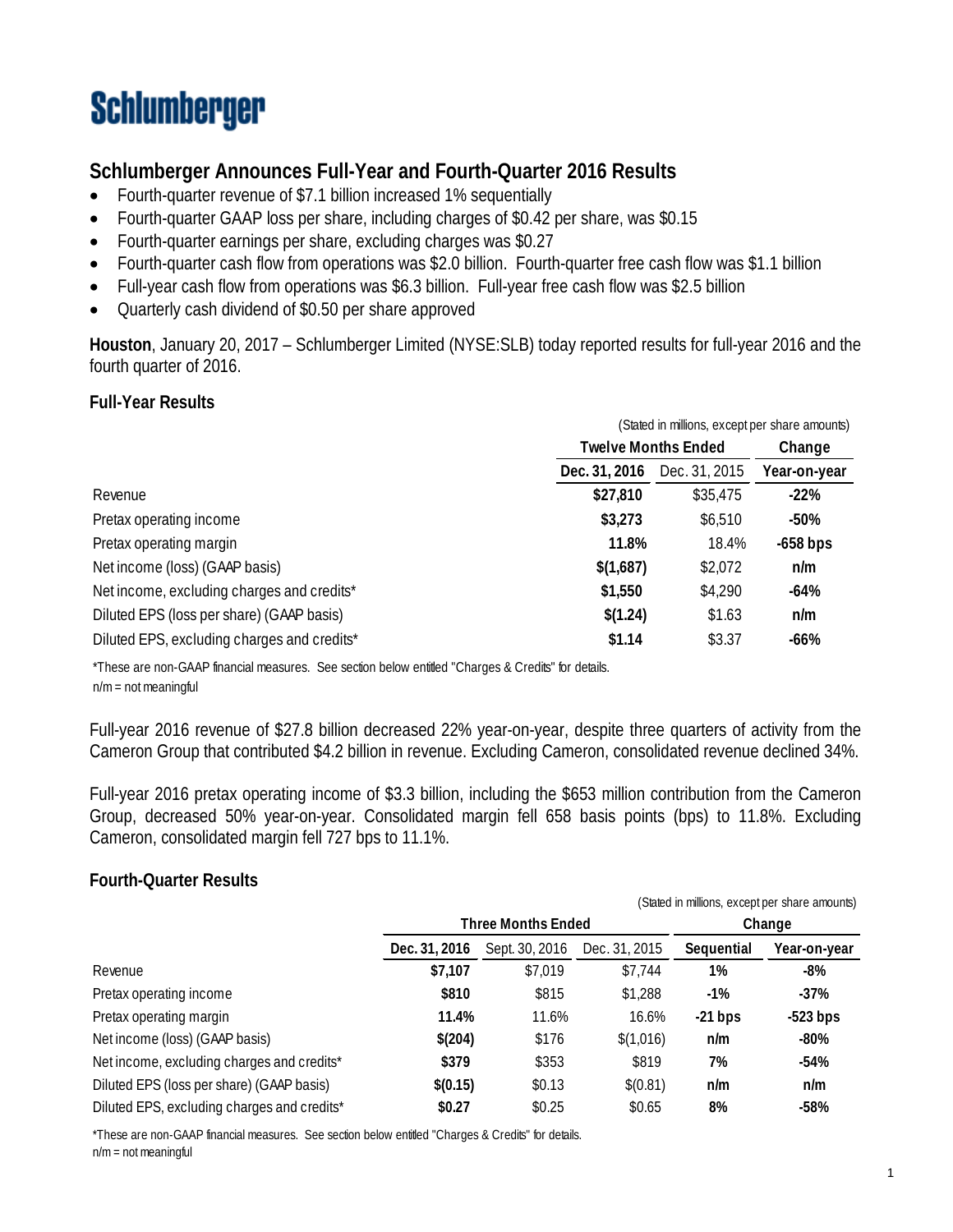Schlumberger Chairman and CEO Paal Kibsgaard commented, "Fourth-quarter sequential revenue growth of 1% was driven by strong activity in the Middle East and North America, which was largely offset by continued weakness in Latin America and seasonal activity declines in Europe, CIS and Africa.

"Among the business segments, the fourth-quarter revenue increase was led by the Production Group, which grew 5% due to increased hydraulic fracturing activity in the Middle East and in North America land. Reservoir Characterization Group revenue increased 1% sequentially due to strong Testing & Process activity in Kuwait that outweighed the seasonal decline in Wireline activity in Norway and Russia. Drilling Group revenue was flat sequentially as continued strong directional drilling activity in North America land was offset by activity declines in Europe/CIS/Africa and Middle East & Asia. Cameron Group revenue was also flat sequentially, with growth in OneSubsea and Surface Systems offset by reduced product sales from Valves & Measurement and from a declining order backlog in Drilling Systems.

"Pretax operating margin was essentially flat sequentially at 11.4% as margin improvements in the Production and Drilling Groups were balanced by contractions in the Cameron and Reservoir Characterization Groups. In recent quarters, we have managed to stabilize our business from an activity and capacity standpoint, and this has subsequently allowed us to refine and reduce our support structure to reflect current activity and service pricing levels. This has led us to record a \$536 million restructuring charge in the fourth quarter. We also recorded \$139 million of charges relating to the Cameron integration and a currency devaluation loss in Egypt.

"We maintain our constructive view of the oil markets, as the tightening of the supply and demand balance continued in the fourth quarter, as seen by a steady draw in OECD stocks. This trend was further strengthened by the December OPEC and non-OPEC agreements to cut production, which should, with a certain lag, accelerate inventory draws, support a further increase in oil prices, and lead to increased E&P investments.

"We expect the growth in investments to initially be led by land operators in North America, where continued negative free cash flows seem less of a constraint, as external funding is readily available and the pursuit of shorter-term equity value takes precedence over full-cycle return on investment. E&P spending surveys currently indicate that 2017 NAM E&P investments will increase by around 30%, led by the Permian basin, which should lead to both higher activity and a long overdue recovery in service industry pricing.

"In the international markets, operators are more focused on full-cycle returns and E&P investments are generally governed by the operators' free cash flow generation. Based on this, we expect the 2017 recovery in the international markets to start off more slowly, driven by the economic reality facing the E&P industry. This will likely lead to a third successive year of underinvestment, with a continued low rate of new project approvals and an accelerating production decline in the aging production base. These factors together are increasing the likelihood of a significant supply deficit in the medium term, which can only be avoided by a broad-based global increase in E&P spending, which we expect will start unfolding in the later parts of 2017 and leading into 2018.

"Against this backdrop and following nine consecutive quarters of relentless workforce reductions, cost cutting, and restructuring efforts, we are excited to restore focus on the pursuit of growth and improving returns. As we navigated this downturn, we have streamlined our cost and support structure, continued to drive the underlying efficiency and quality of our business workflows, expanded our offering through maintaining investments in R&E, and made a series of strategic acquisitions. The combination of these actions has enabled us to further strengthen our global market position during the downturn, which will enable us to maintain and extend our well established margin and earnings leadership in both North America and in all parts of the International markets going forward.

"While earnings growth continues to be a very important financial driver for us, full-cycle cash generation is even more critical, and here, we remain unique in the industry. Over the past two years of this downturn, we have generated \$7.5 billion in free cash flow, which is more than the rest of our major competitors combined.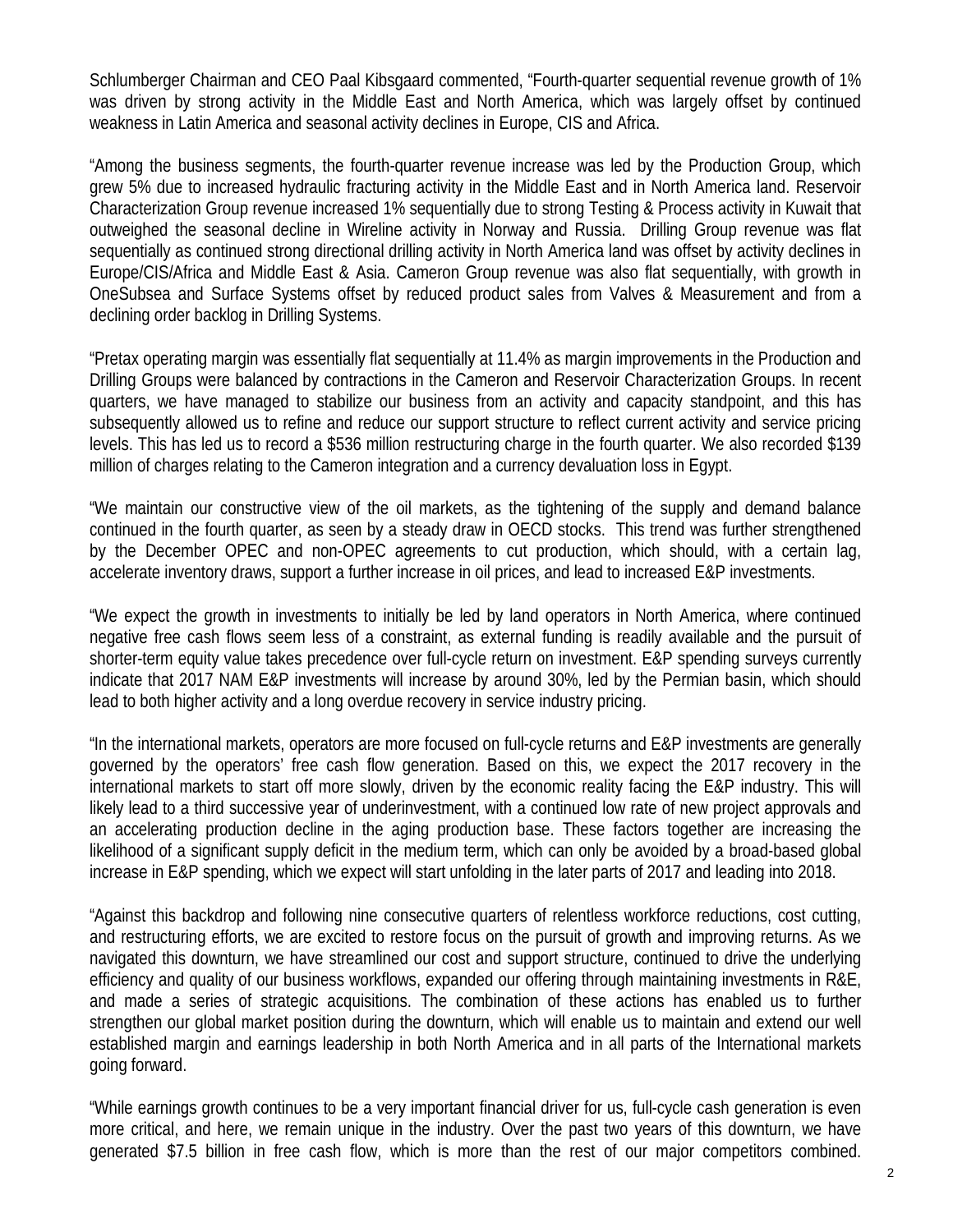Furthermore, we have returned \$8.0 billion to our shareholders through dividends and share buy-backs. This clearly demonstrates the full-cycle robustness of Schlumberger, the careful management of our business, and the strength of our executional capabilities."

#### **Other Events**

During the quarter, Schlumberger repurchased 1.5 million shares of its common stock at an average price of \$78.21 per share for a total purchase price of \$116 million.

On January 5, 2017, Schlumberger announced the acquisition of Peak Well Systems, a leading specialist enterprise in the design and development of advanced downhole tools for flow control, well intervention, and well integrity.

On January 19, 2017, the Company's Board of Directors approved a quarterly cash dividend of \$0.50 per share of outstanding common stock, payable on April 17, 2017 to stockholders of record on February 15, 2017.

#### **Consolidated Revenue by Geography**

|                       | (Stated in millions)      |                |            |  |
|-----------------------|---------------------------|----------------|------------|--|
|                       | <b>Three Months Ended</b> | Change         |            |  |
|                       | Dec. 31, 2016             | Sept. 30, 2016 | Sequential |  |
| North America         | \$1,765                   | \$1,699        | 4%         |  |
| Latin America         | 952                       | 992            | $-4%$      |  |
| Europe/CIS/Africa     | 1,834                     | 1,872          | $-2%$      |  |
| Middle East & Asia    | 2,494                     | 2,385          | 5%         |  |
| Eliminations & other  | 62                        | 71             | $-13%$     |  |
|                       | \$7,107                   | \$7,019        | 1%         |  |
| North America revenue | \$1,765                   | \$1,699        | 4%         |  |
| International revenue | \$5,280                   | \$5,249        | 1%         |  |

Fourth-quarter revenue of \$7.1 billion increased 1% sequentially with North America growing 4% and International increasing 1%.

#### **North America**

In North America, revenue increased 4% sequentially, on increased land activity while offshore declined. Excluding Cameron Group results, land revenue experienced double-digit growth driven by strong hydraulic fracturing activity as stage count increased, and higher uptake of Drilling & Measurements, Bits & Drilling Tools, and M-I SWACO products and services as rig count increased. Revenue on land in the US also posted doubledigit growth on higher activity and a modest pricing recovery, while revenue in Western Canada grew strongly from a winter ramp-up in activity in addition to higher sales of artificial lift products. Revenue also increased from year-end WesternGeco multiclient seismic license sales that were, however, muted when compared to prior years. Sales from Valves & Measurement and Drilling Systems declined.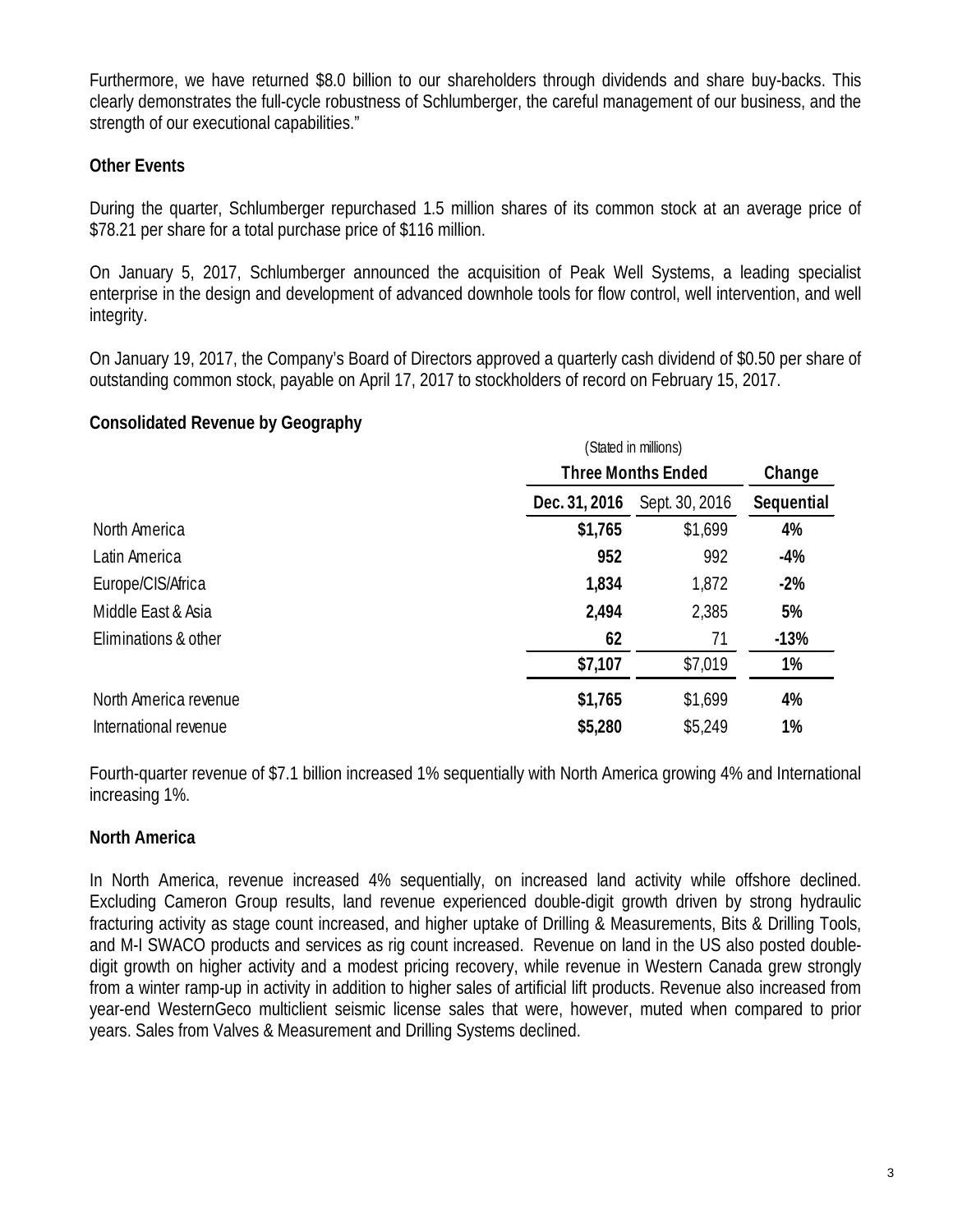#### **International Areas**

International revenue increased 1% sequentially led by strong growth in the Middle East & Asia Area, which was partially offset by continued weakness in the Latin America Area and seasonal activity declines in the Europe/CIS/Africa Area.

**Middle East & Asia Area** revenue increased 5% sequentially. This was mainly due to strong fracturing and Integrated Production Services (IPS) activity on unconventional land resource developments and increased productivity from land seismic crews in Saudi Arabia. Revenue in Egypt increased from higher perforating, while Qatar grew from increased horizontal logging work. These increases, however, were partially offset by declines in Drilling & Measurements and Integrated Drilling Services (IDS) activity and lower equipment sales in the India GeoMarket as projects were completed and well campaigns delayed.

Revenue in the **Latin America Area** declined 4% sequentially, mainly in the Mexico & Central America GeoMarket where customer budget constraints led to a sharp drop in overall rig count that impacted onshore and offshore operations, affecting both deepwater and shallow-water projects. Revenue in Mexico also declined following the strong marine surveys and multiclient license seismic sales last quarter. Revenue in Argentina decreased as unconventional resource development work was affected by unfavorable weather conditions and other delays. These declines, however, were partially mitigated by strong drilling and project activity in the Peru, Colombia & Ecuador GeoMarket as the rig count increased by 46% following the rise in oil prices.

**Europe/CIS/Africa Area** revenue decreased 2% sequentially mainly due to the seasonal conclusion of peak summer drilling activity in Russia and exploration services campaigns in Norway that impacted all Technologies, led by Wireline, Drilling & Measurements, and M-I SWACO. The Sub-Saharan Africa GeoMarket contributed to the Area revenue decline as rigs demobilized and projects were completed, mainly in Angola and Congo. These decreases were partially offset by strong OneSubsea project activity and execution.

|                         | (Stated in millions, except margin percentages) |                           |               |            |              |
|-------------------------|-------------------------------------------------|---------------------------|---------------|------------|--------------|
|                         |                                                 | <b>Three Months Ended</b> |               |            | Change       |
|                         | Dec. 31, 2016                                   | Sept. 30, 2016            | Dec. 31, 2015 | Sequential | Year-on-year |
| Revenue                 | \$1,699                                         | \$1,689                   | \$2,193       | 1%         | $-23%$       |
| Pretax operating income | \$316                                           | \$322                     | \$521         | $-2%$      | $-39%$       |
| Pretax operating margin | 18.6%                                           | 19.1%                     | 23.8%         | $-49$ bps  | $-519$ bps   |

#### **Reservoir Characterization Group**

Reservoir Characterization Group revenue was \$1.7 billion, with 76% coming from international operations. Revenue was 1% higher sequentially due to the ramp-up in activity on the early production facilities projects in Kuwait, higher Wireline perforating activity in Egypt, increased horizontal logging work in Qatar, and increased software license and maintenance sales. These effects were partially offset by the seasonal decrease in Wireline activity in the Northern Hemisphere.

Pretax operating margin of 19% decreased 49 bps sequentially as the increased contribution from software and maintenance sales was more than offset by the decline in high-margin Wireline exploration activities.

Reservoir Characterization Group performance was boosted by a number of Integrated Services Management (ISM) projects, new contract awards, technology deployments, and transformation efficiencies during the quarter.

In Ecuador, Schlumberger provided ISM for Petroamazonas EP and Sinopec to optimize drilling on the Tiputini project. The Bits & Drilling Tools ONYX\* polycrystalline diamond compact (PDC) cutter and Stinger\* conical diamond element technologies enabled better steerability and stability as well as longer and faster runs. In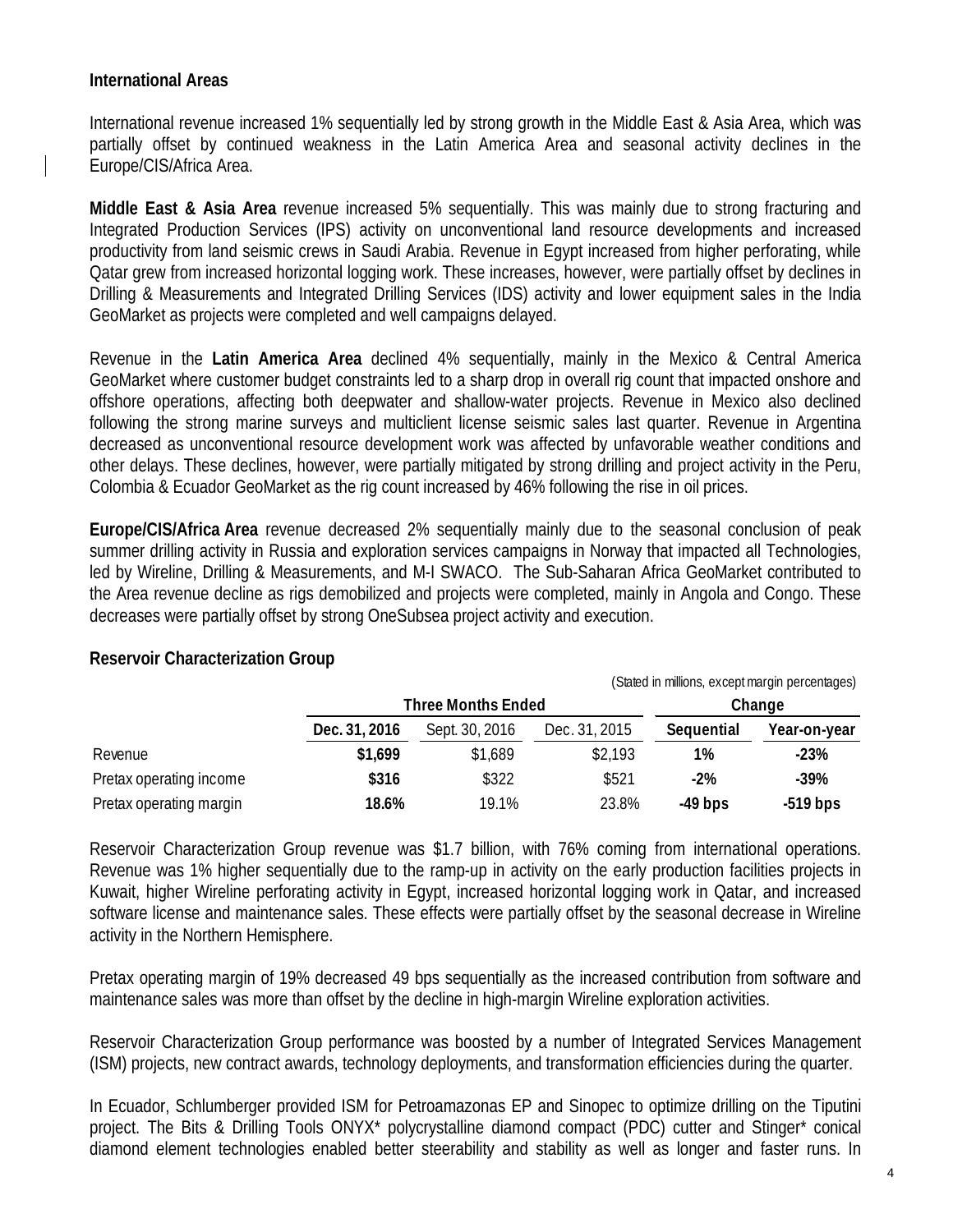addition, Wireline Dielectric Scanner\* multifrequency dielectric dispersion service directly measured water volume and textural rock information while the Dual-Packer Module isolated the interval for the MDT\* modular formation dynamics tester tool. Furthermore, PowerJet Nova\* extradeep penetrating shaped charges delivered improved efficiency. The customer reduced total drilling time to 7 1/2 days from the expected 11 days, equivalent to an estimated cost savings of \$250,000.

In Egypt, Belayim Petroleum Company (Petrobel), a joint venture between Egyptian General Petroleum Corporation and IEOC Production B.V., awarded Schlumberger Testing & Process a contract valued at \$70 million for the engineering, procurement, construction, commissioning, and operation of a facility for the Zohr gas field. The facility, which is expected to be completed 11 months from the date of the award, will provide accelerated production of gas during the first phase of the project. In addition, Testing & Process used a combination of technologies for Petrobel to complete a production test of the first offshore appraisal well of the Zohr discovery in the Shorouk block. Working at a water depth of 1,450 m, the production test string included a SenTREE 3\* subsea test tree combined with Muzic\* wireless telemetry technology, which activated the SCAR\* inline independent reservoir fluid sampling and Quartet\* downhole reservoir testing systems. The use of Testing Manager\* well testing real-time data monitoring and collaboration software enabled real-time transient analysis and optimization of the well test program.

In Mexico, Pemex awarded WesternGeco a 2,400-km2 full-azimuth ocean-bottom-cable project over the Canin Suuk field in the shallow-water Bay of Campeche. The field is in an area with high prospectivity within their exploration portfolio and requires new seismic technology to provide better imaging due to its salt tectonics complexity. The WesternGeco vessel *WG Tasman*, newly converted to ocean-bottom operations, will use Q-Seabed\* multicomponent seabed seismic technology that has a system designed to ensure uniform coupling in all directions. Acquisition began in 2016 and will continue for approximately one year.

Offshore Norway, Wireline introduced a combination of technologies for Lundin Norway to overcome challenging formation geology and reduce operating time in a well in the Barents Sea. The potential presence of large caves that were not visible via surface seismic imaging required the use of high-resolution imaging in, around, and beyond the borehole. Technologies included the hDVS distributed acoustic sensing (DAS) system using a wireline cable with integrated optical fibers, a Z-Trac\* downhole vibrator, and a VSI\* versatile seismic imager all within a single toolstring. The data acquired by having the vibrator and imager downhole enabled the customer to see potential hazards ahead of the drill bit and mitigate drilling risk. The DAS technology reduced operating time to 30 minutes compared with conventional VSP acquisition that can require up to eight hours.

Offshore the UAE, Testing & Process deployed a combination of technologies for Al Hosn Gas in the Hail and Gasha fields. The combination included an eFire-TCP\* tubing-conveyed perforating electronic firing head and new perforation correlation technology, both enabled by Muzic\* wireless telemetry. The wirelessly-enabled depth correlation was consistent with the traditional wireline gamma ray and casing collar locator method. In addition, real-time downhole data helped determine reservoir properties, assessed well performance during and after stimulation, and supported downhole sampling decisions to reduce the original well test program by 18 hours.

The transformation program enabled reductions in equipment numbers and tool reliability repair costs for Schlumberger by using Technology Lifecycle Management (TLM). In Saudi Arabia for example, Schlumberger at its Middle East Center for Reliability and Efficiency (CRE) in Dhahran implemented a new maintenance system for Testing & Process Services that decreased the overall cost of equipment repair by 48% and improved turnaround time by 21% in the first three months of operations. In Australia, WesternGeco deployed its newly developed eSource marine seismic energy source on the *Amazon Conqueror* for a multiclient survey. TLM methodology delivers seismic source reliability improvements for all WesternGeco sources including the eSource project which is using an acquisition technique that depends on high source reliability to ensure maximum operational efficiency. From 2014 to 2016, the reliability of WesternGeco sources improved 47%.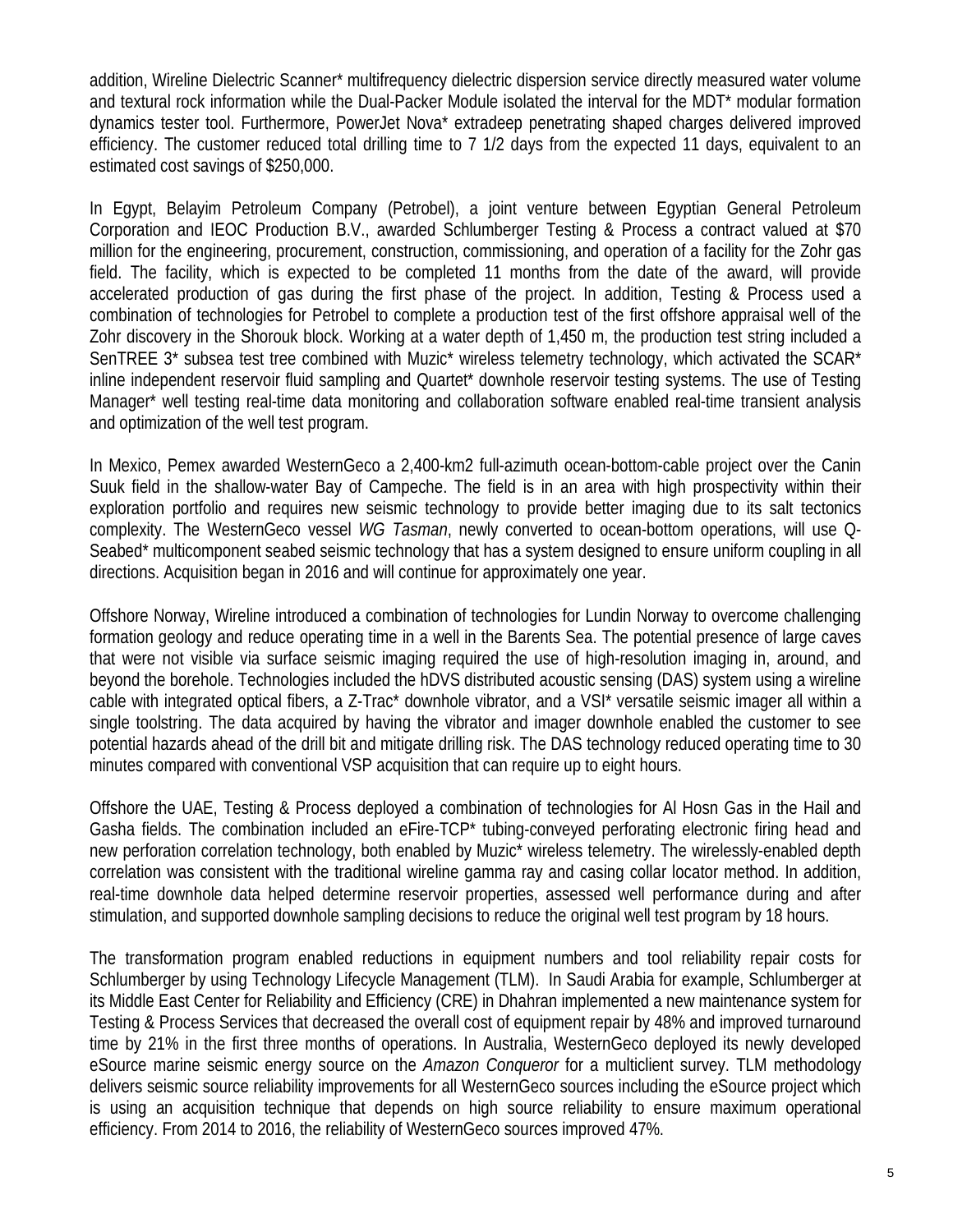#### **Drilling Group**

|                         | (Stated in millions, except margin percentages) |                           |               |            |              |
|-------------------------|-------------------------------------------------|---------------------------|---------------|------------|--------------|
|                         |                                                 | <b>Three Months Ended</b> |               |            | Change       |
|                         | Dec. 31, 2016                                   | Sept. 30, 2016            | Dec. 31, 2015 | Sequential | Year-on-year |
| Revenue                 | \$2,013                                         | \$2,021                   | \$2,953       |            | $-32\%$      |
| Pretax operating income | \$234                                           | \$218                     | \$494         | 7%         | $-53%$       |
| Pretax operating margin | 11.6%                                           | 10.8%                     | 16.7%         | 81 bps     | $-511$ bps   |

Drilling Group revenue of \$2.0 billion, of which 76% came from the international markets, was flat sequentially as the continued strong directional drilling activity in North America land was offset by lower drilling activity in the International Areas. The improvement in North America revenue came from increased uptake of Drilling & Measurements, Bits & Drilling Tools, and M-I SWACO products and services. The decreased revenue in the International Areas was due to completed Drilling & Measurement and IDS projects in India and Iraq, while the winter slowdown in Russia and Norway affected Drilling & Measurements and M-I SWACO activity.

Pretax operating margin of 12% expanded 81 bps sequentially despite revenue being flat. This was due to pricing improvements from greater uptake of drilling technologies on increasing activity on land in the US which mainly affected Drilling & Measurements and Bits & Drilling Tools. Margin also expanded as a result of operational execution in IDS, M-I SWACO, and Bits & Drilling Tools and through continuing transformation-related benefits as resources were aligned to match the shape of the recovery.

A combination of IDS projects, contract awards, new technology deployments, and transformation efficiencies contributed to Drilling Group performance in the fourth quarter.

In the Gulf Cooperation Council (GCC) region, IDS delivered a 40% drilling performance improvement in the first three quarters of 2016 compared with non-integrated drilling services in similar fields. The improvement is based on the feet drilled per hour below the rotary table. This achievement was enabled by a combination of drilling technologies, such as PowerDrive Archer\* high build rate and PowerDrive Xceed\* ruggedized rotary steerable systems to optimize drilling times in horizontal wells and during extended reach drilling. This included the use of RigHour\* multiwell drilling operational efficiency analysis, and ROPO\* rate of penetration optimization software, which adjusts drilling parameters to maximize on-bottom drilling performance. Schlumberger combined these technologies with integrated workflows overseen by multidisciplinary domain experts in the Saudi Arabia and Abu Dhabi Drilling Technology Integration Centers to reduce both drilling and overall development costs.

In Norway, Statoil awarded Schlumberger an eight-year contract with optional periods to deliver integrated well construction services for one of its Cat-J jackup rigs being built for operations in the harsh environments and shallow wells of the Norwegian Continental Shelf. Schlumberger will provide planning and execution for directional drilling, measurement- and logging-while-drilling, mud logging, drilling and completion fluids, cementing, pumping, slot recovery and fishing, electrical wireline logging, waste management, completions, downhole mechanical isolation, mechanical well wash and tubing-conveyed perforating for the Gullfaks satellites field with operations planned for start-up later this year.

In the Norwegian sector of the North Sea, Drilling & Measurements used the GeoSphere\* reservoir mappingwhile-drilling service for ExxonMobil to map a complex injectite reservoir and effectively geosteer into target sands in the Balder field. Given two goals—avoid costly pilot holes in development wells that often failed to provide sufficient information to help land the producer wells and avoid setting the casing in thin injectite sands— GeoSphere technology mapped the top of the massive sands from more than 20 m total vertical depth above and detected the oil/water contact while landing the 12 ¼-in section before penetrating the reservoir. For the 8 ½-in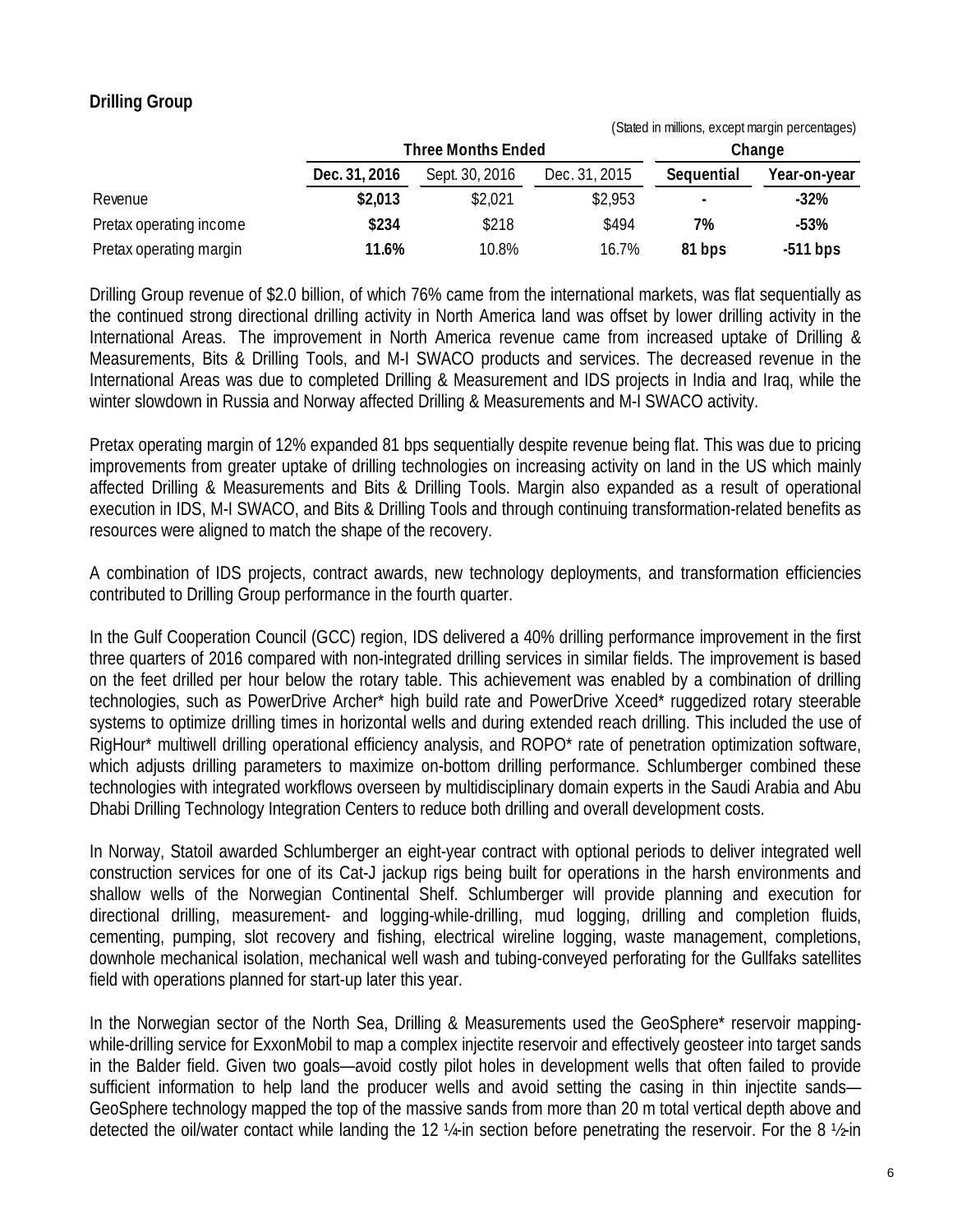reservoir section, the customer was able to plan a geosteering strategy ahead of the bit by combining seismic interpretation and GeoSphere mapping results, and thus increased the productivity of the wells.

In West Texas, Drilling & Measurements used a combination of technologies to establish a new record in drilling performance for an operator in the Permian basin. The bottomhole assembly included PowerDrive Orbit\* rotary steerable systems to optimize directional drilling and a DynaForce\* high-performance drilling motor, which provides the highest torque at the bit and outperforms conventional motors in high-volume drilling. In addition, SlimPulse\* retrievable MWD service provided direction, inclination, toolface, and gamma ray measurements in real time for mud-pulse telemetry. The customer drilled a 7,814-ft lateral in less than 22 hours, which surpassed the customer's previous footage record in the Permian basin by 47%. As a result, the customer reduced drilling time by 18 hours compared with a previous lateral.

In Ecuador, a Drilling & Measurements PowerDrive\*X6 rotary steerable system with customized Smith PDC bit technologies was deployed for Orion Energy to improve drilling performance in a well in the Ocano field. With remote support from experts at the Drilling Technology Integration Center, the operations team drilled 6,400 ft of the 16-in well section in 30 hours, increasing the rate of penetration (ROP) to 201 ft/hr compared with 136 ft/hr in similar wells, a 48% net increase. As a result, the customer saved approximately \$100,000 in drilling costs by completing the well section two days earlier than originally planned.

In Egypt, Drilling & Measurements used the GeoSphere\* reservoir mapping-while-drilling service for Belayim Petroleum Company (Petrobel), a joint venture between Egyptian General Petroleum Corporation and IEOC Production B.V., to eliminate a pilot hole in the Abu Rudeis field. An unconformity at the top of the oil-bearing sandstone initially required a pilot hole to determine intermediate casing depth while pressurized shales above the target zone required a high mud weight that made penetration of the target sand challenging due to potential mud circulation losses. GeoSphere technology used deep directional electromagnetic measurements to reveal subsurface bedding and fluid contact details more than 100 ft from the wellbore, which helped manage the geological uncertainty and drilling risk. By eliminating the pilot hole, the customer saved approximately \$1.8 million.

In Russia, Bits & Drilling Tools used a combination of drillbit technologies for LLC LUKOIL-Komi, a subsidiary production enterprise of PAO LUKOIL, to eliminate four bit trips and increase the ROP in an offset well in the Kyrtaelskoye field in the Timano-Pechora region. ONYX 360\* rolling PDC cutter technology increased bit durability due to its 360° of rotation while Stinger\* conical diamond elements provided superior impact strength and wear resistance in this hard and highly abrasive sand formation. In addition, due to its modular design, the Drilling & Measurements PowerPak\* steerable motor was customized to the drilling environment. As a result, the customer achieved an average ROP of 9.3 m/h, a 40% increase compared with the maximum ROP achieved in offset wells. Furthermore, the customer saved five days of operations by drilling the 8 5/8-in section in 15 days instead of the expected 20 days.

In the Neuquén basin in Argentina, M-I SWACO used KLA-SHIELD\* enhanced-polymer water-base drilling fluid for Wintershall Argentina to drill a 3,281-ft lateral in a challenging formation defined by abnormally high pore pressure, natural fractures, stresses, and general geomechanical complexity. The KLA-SHIELD system optimized with STARGLIDE ROP-enhancing lubricant and DRILZONE rate-of-penetration-enhancing antiaccretion additive, provided an alternative to non-aqueous drilling fluids. In addition, VIRTUAL HYDRAULICS\* drilling fluid simulation software traced the well trajectory, performed torque and drag simulations, evaluated the rheology in terms of equivalent circulating density, and optimized hole cleaning. The customer benefitted by drilling the well and lateral in 70 days without any caving, swelling, or tight wellbore issues.

The transformation program enabled an increase in reliability and efficiency as well as product and service delivery. Design, engineering, and maintenance teams in Drilling & Measurements at the Middle East CRE in Dhahran, Saudi Arabia, collaborated to create ruggedized modular housings for measurement-while-drilling tools and decrease their susceptibility to movement and wear in a high-shock environment. As a result, the reliability of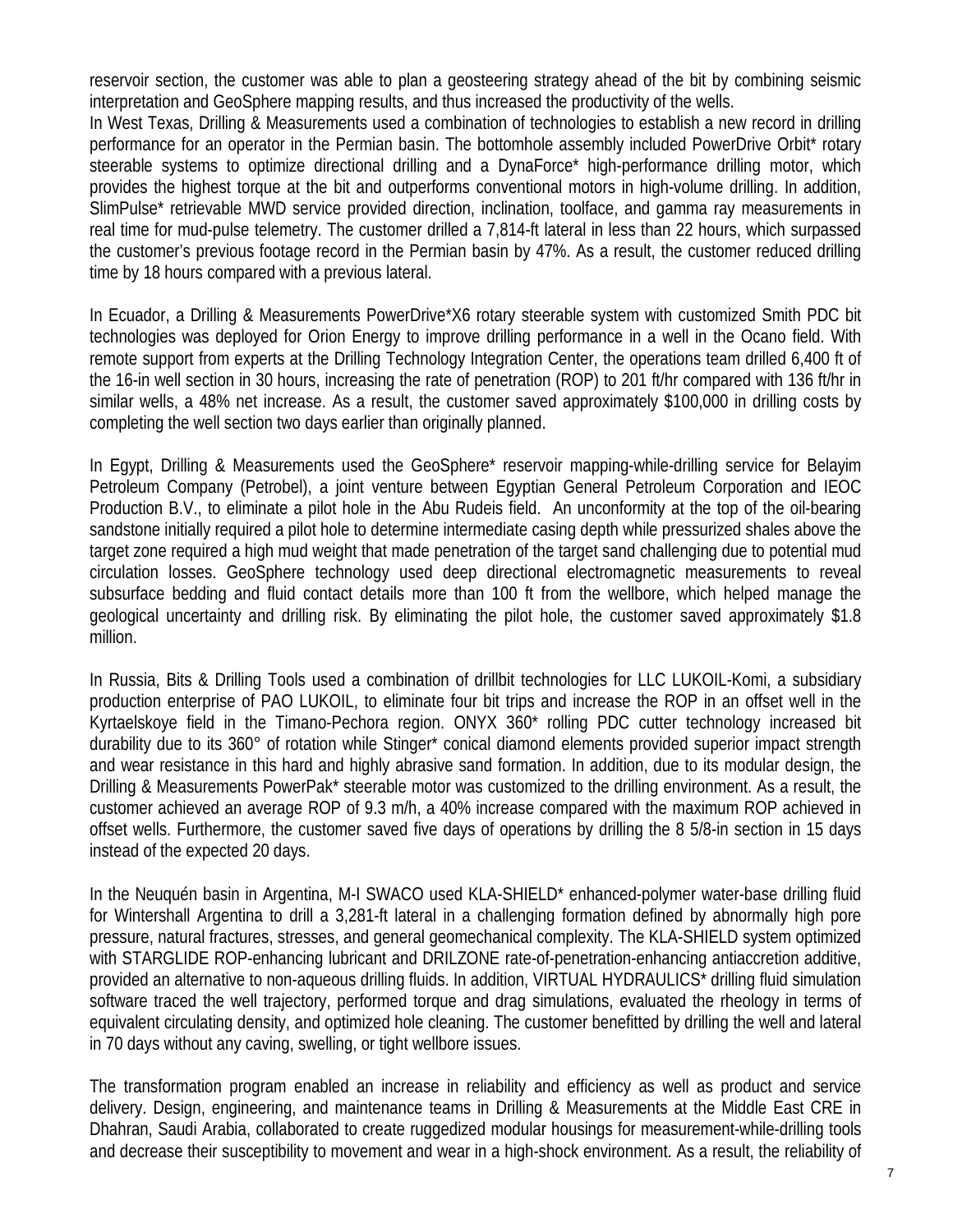ImPulse\* integrated MWD platform tools increased 240% and the reliability of adnVISION\* azimuthal density neutron service tools increased by 47% in the first six months of the CRE's operation.

#### **Production Group**

|                         |               |                           |               |            | (Stated in millions, except margin percentages) |  |  |
|-------------------------|---------------|---------------------------|---------------|------------|-------------------------------------------------|--|--|
|                         |               | <b>Three Months Ended</b> |               |            | Change                                          |  |  |
|                         | Dec. 31, 2016 | Sept. 30, 2016            | Dec. 31, 2015 | Sequential | Year-on-year                                    |  |  |
| Revenue                 | \$2,179       | \$2,083                   | \$2,632       | 5%         | $-17\%$                                         |  |  |
| Pretax operating income | \$132         | \$98                      | \$302         | 34%        | $-56%$                                          |  |  |
| Pretax operating margin | $6.0\%$       | 4.7%                      | 11.5%         | 134 bps    | $-542$ bps                                      |  |  |

Production Group revenue of \$2.2 billion, of which 72% came from the international markets, was 5% higher sequentially from strong fracturing activity on unconventional resource developments on land in the Middle East, mainly in Saudi Arabia, and in North America where the land rig count and fracturing stage count increased. Revenue on land in the US increased both on volume and on a modest pricing recovery. Revenue in Western Canada grew from a seasonal winter ramp-up in activity in addition to higher sales of artificial lift products. Cementing revenue was up 30% mostly in North America and IPS grew three-fold primarily in the International Areas.

Pretax operating margin of 6% increased 134 bps sequentially on increased activity, which drove efficiency and better operational execution in the Middle East. The modest pricing recovery on land in the US also contributed to the margin expansion.

Production Group results benefitted from contract awards, new technology deployments, and transformation initiatives to improve operational efficiency during the quarter.

The Kuwait Oil Company awarded Schlumberger a contract for the supply and installation of ResFlow\* inflow control devices to be used in sandstone reservoirs and in a 140-well carbonate development project. ResFlow technology helps maintain uniform inflow rates across the entire interval in openhole completions, even in the presence of permeability variations and thief zones. These two technically challenging developments require reliable equipment that can operate in complex wells in order to control and understand reservoir behavior.

In China, Well Services used a combination of technologies for the Schlumberger-CoPower joint venture to overcome a tight, under-pressurized gas reservoir in the Ordos basin. FiberFRAC\* fiber-based fracturing fluid technology created a fiber network within the fracturing fluid, providing a mechanical means to transport and place the proppant. In addition, composite fluid from BroadBand\* unconventional reservoir completion services minimized potential screenouts and optimized proppant distribution. The customer achieved an average production of nearly 2,280 Mscf/d for 11 wells compared with six offset wells that used conventional fracturing fluids and had an average production of 812 Mscf/d.

In the UAE, Well Services HiWAY\* flow-channel fracturing technique and UltraMARINE\* seawater-base fracturing fluid were deployed in an offshore environment to stimulate low-permeability, high-stress source rock for Dubai Petroleum. Eight proppant fracturing jobs were successfully placed with over half a million pounds pumped. These are the first multistage, offshore source rock hydraulic fracturing treatments done in the world, and the eight jobs were completed in 40 hours.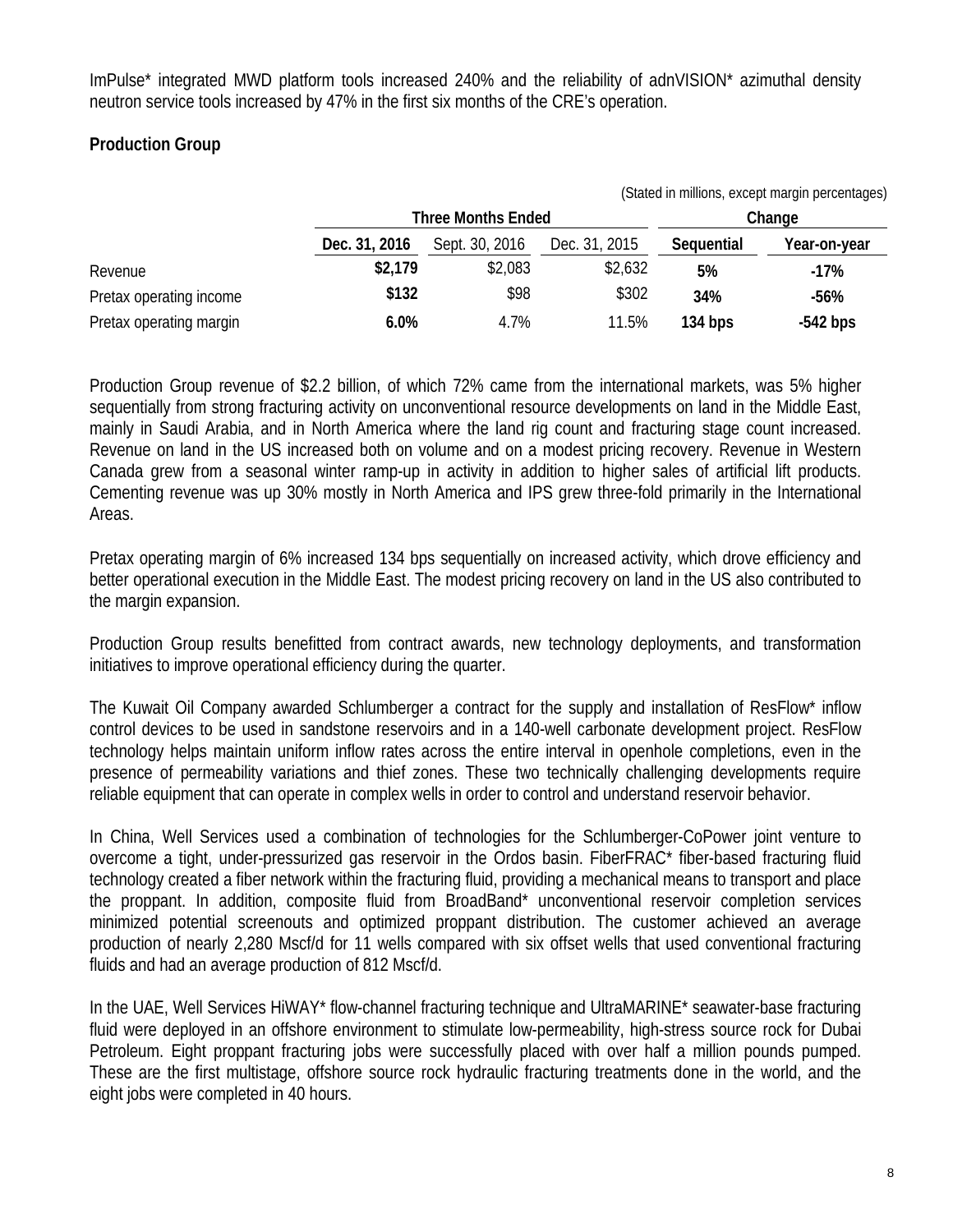In Ecuador, Well Services used the Invizion Evaluation\* well integrity service for Consortium Shushufindi to overcome wellbore integrity challenges in the Shushufindi field. The integration of multiwell data using the Techlog\* wellbore software platform enabled Invizion Evaluation technology to identify post-placement channeling and differential crossflow between target sands. After optimization of the original drilling program with improved cement formulation and additives, the well showed no sign of post-placement channeling. As a result, the customer avoided potential remedial operational costs equivalent to \$450,000.

Offshore Indonesia, Schlumberger used the MZ-Xpress\* system for performing multizone fracturing and gravel packing for ENI on the Jangkrik project. Two MZ-Xpress systems were each installed in a single trip to provide multizone sand control in a well featuring five producing layers across two different casing sizes. The customer saved approximately 6.5 days of rig time over four zones of completion, equivalent to \$5.1 million in cost savings.

In North America, the transformation enabled decreases in the cost of asset ownership and improved operating efficiencies for Well Services. To optimize the inventory of materials and supplies, a new Supply Planning organization analyzed spend data to ensure stock is on hand for commonly used items and maximized sharing opportunities. In June 2016, only four months after its creation, the organization reduced stock on hand by 20%. Moreover, the use of Logistics Control towers that centralize management and delivery of field supplies, such as proppant for hydraulic fracturing operations, minimized costs for operating locations by conducting all of the planning, tactical sourcing, and purchase-order generation to ensure cost-effective service delivery of proppant to the field. Since opening in late 2014, these control towers have saved the Company \$250 million in trucking costs.

In North Texas, the transformation enabled Well Services to improve tool reliability and reduce maintenance costs. The CRE in Denton implemented prognostic health management (PHM), using real-time pump data collected from field locations. During the six months after implementation, PHM achieved an estimated \$6 million of savings in operation costs.

#### **Cameron Group**

|                         | (Stated in millions, except margin percentages) |                           |                |            |              |
|-------------------------|-------------------------------------------------|---------------------------|----------------|------------|--------------|
|                         |                                                 | <b>Three Months Ended</b> |                |            | Change       |
|                         | Dec. 31, 2016                                   | Sept. 30, 2016            | Dec. 31, 2015* | Sequential | Year-on-year |
| Revenue                 | \$1,346                                         | \$1,341                   | \$2,088        | ٠          | $-36%$       |
| Pretax operating income | \$188                                           | \$215                     | \$354          | $-13%$     | -47%         |
| Pretax operating margin | 14.0%                                           | 16.0%                     | 17.0%          | $-207$ bps | $-298$ bps   |

\*Fourth-quarter 2015 is presented on a pro forma basis for comparative purposes.

Cameron Group revenue of \$1.3 billion, of which 71% came from international markets, was flat sequentially. Among the Group's businesses, OneSubsea reported an 11% sequential increase from strong project activity and execution in the Europe/CIS/Africa and Latin America Areas, while Surface Systems posted strong sales in the Middle East. These increases, however, were offset by a decline in revenue in Drilling Systems driven by falling backlog and lower bookings. Valves & Measurement was also lower following the prior quarter's strong international shipments.

Pretax operating margin of 14% declined 207 bps sequentially due to the drop in high-margin Drilling Systems project volume.

Cameron Group secured multiple strategic contract awards, including the industry's longest deepwater subsea multiphase boosting tieback and contracts to reduce the total cost of ownership for offshore equipment.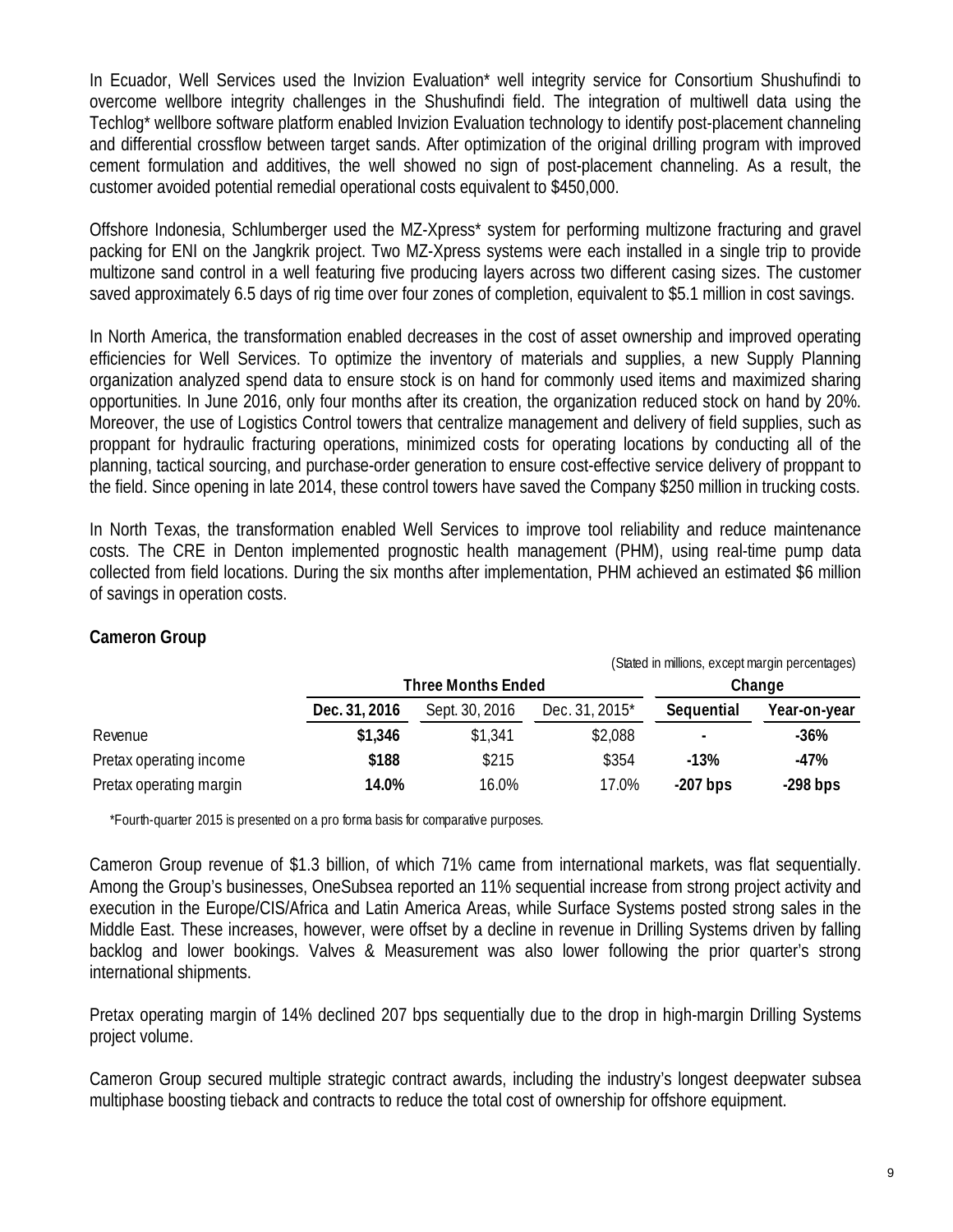Murphy Exploration & Production Company–USA, a subsidiary of Murphy Oil Corporation, awarded the Subsea Integration Alliance the industry's first deepwater integrated subsea engineering, procurement, construction, installation, and commissioning (EPCIC) multiphase boosting system contract for the Dalmatian field in the US Gulf of Mexico. It will be the industry's longest deepwater subsea multiphase boosting tieback and the first EPCIC project award for the Subsea Integration Alliance, which was formed in July 2015 between OneSubsea, Schlumberger, and Subsea 7. The contract scope includes the supply and installation of subsea multiphase boosting, topside and subsea controls, and a 35-km integrated power and control umbilical. Offshore installation activities are scheduled to begin in 2018.

Statoil awarded OneSubsea an engineering, procurement, and construction contract to supply the subsea production system for the Utgard gas and condensate field in the North Sea. Contract scope includes a subsea template manifold system, two subsea wellheads and vertical monobore subsea trees, production control system, and associated intervention and workover tooling. Working in close collaboration with Statoil, OneSubsea will develop a new subsea wellhead system that is suitable for the fairly shallow waters of the Utgard field. OneSubsea and Statoil have already worked together to qualify a vertical monobore subsea tree as a standardized solution for Statoil's subsea developments. The vertical trees, which are part of the contract deliverables, will be assembled and tested at the OneSubsea facility in Horsøy, Norway.

Transocean awarded Schlumberger two 10-year pressure control equipment management service contracts valued at more than \$350 million. The first contract includes Schlumberger management of Transocean's Cameron risers in the US Gulf of Mexico as well as storage, maintenance, inspection, repair, recertification, and data-driven riser management on the rigs. The second contract entails the provision of a comprehensive suite of Schlumberger solutions to maintain and service blowout preventer systems and other pressure control equipment for nine Transocean ultra-deepwater and harsh environment drilling rigs. These contracts will help to reduce total cost of ownership for offshore equipment and increase uptime associated with pressure control equipment via integrated technical, operational, and commercial solutions.

In Saudi Arabia, Valves & Measurement was selected by multiple engineering, procurement, and construction companies led by Saudi KAD to provide and install over \$40 million of GROVE\* ball valves and LEDEEN\* actuators to support key pipeline projects related to the Master Gas Phase II and Fadhili Gas programs. Schlumberger in-Kingdom facilities and support for commissioning and execution activities positioned Cameron to be the ideal partner for this project.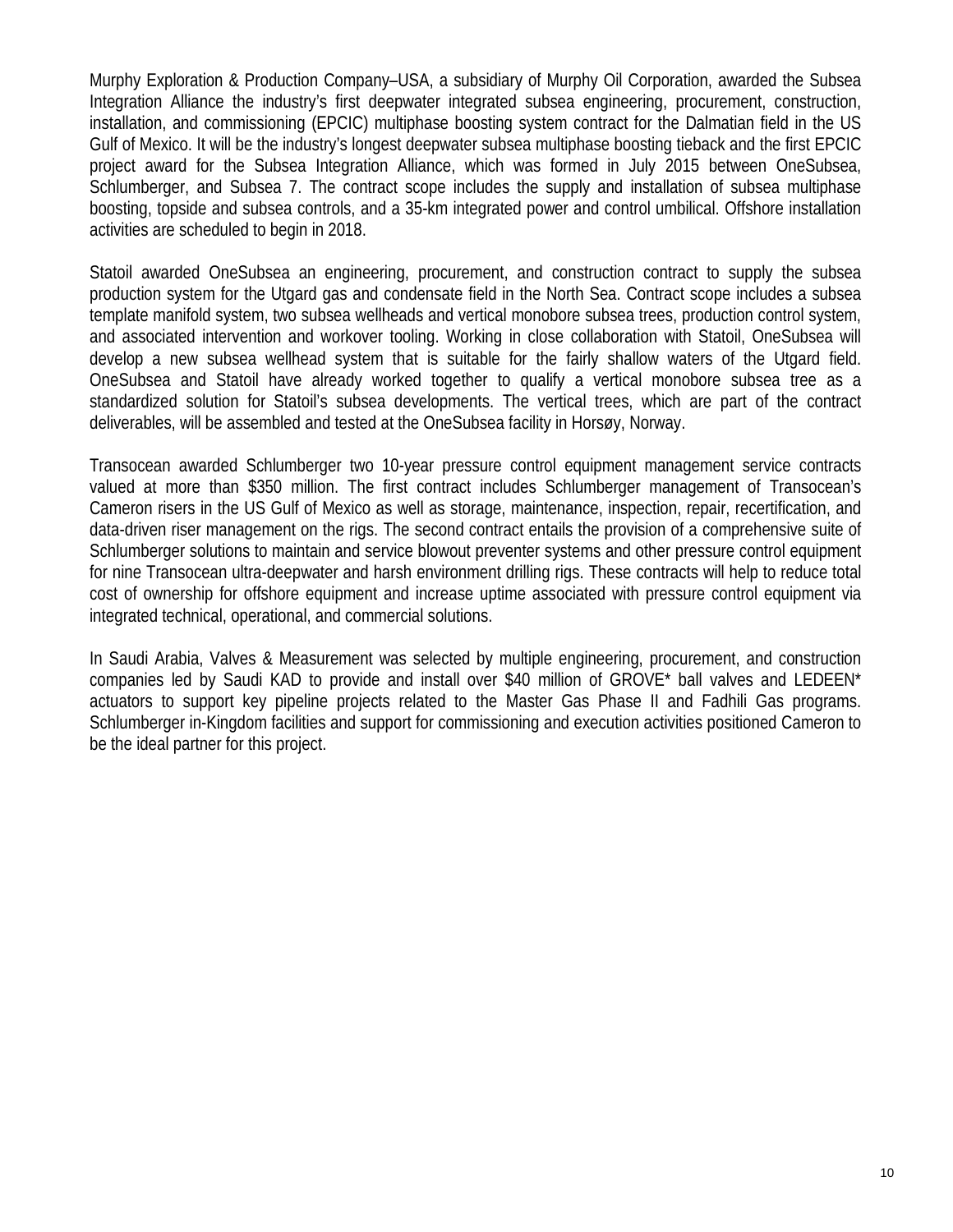# **Financial Tables**

#### **Condensed Consolidated Statement of Income**

|                                                                  |                |           | (Stated in millions, except per share amounts) |          |
|------------------------------------------------------------------|----------------|-----------|------------------------------------------------|----------|
|                                                                  | Fourth Quarter |           | Twelve Months                                  |          |
| Periods Ended December 31,                                       | 2016           | 2015      | 2016                                           | 2015     |
| Revenue                                                          | \$7,107        | \$7,744   | \$27,810                                       | \$35,475 |
| Interest and other income                                        | 47             | 81        | 200                                            | 236      |
| Expenses                                                         |                |           |                                                |          |
| Cost of revenue                                                  | 6,193          | 6,292     | 24,110                                         | 28,321   |
| Research & engineering                                           | 261            | 276       | 1,012                                          | 1,094    |
| General & administrative                                         | 99             | 132       | 403                                            | 494      |
| Impairments & other <sup>(1)</sup>                               | 599            | 2,136     | 3,172                                          | 2,575    |
| Merger & integration <sup>(1)</sup>                              | 76             |           | 648                                            |          |
| Interest                                                         | 139            | 91        | 570                                            | 346      |
| Income (loss) before taxes                                       | \$(213)        | (\$1,102) | \$(1,905)                                      | \$2,881  |
| Taxes on income (loss) <sup>(1)</sup>                            | (19)           | (113)     | (278)                                          | 746      |
| Net income (loss)                                                | \$(194)        | (\$989)   | \$(1,627)                                      | \$2,135  |
| Net income attributable to noncontrolling interests              | 10             | 27        | 60                                             | 63       |
| Net income (loss) attributable to Schlumberger <sup>(1)</sup>    | \$(204)        | (\$1,016) | \$(1,687)                                      | \$2,072  |
| Diluted earnings (loss) per share of Schlumberger <sup>(1)</sup> | \$(0.15)       | (\$0.81)  | \$(1.24)                                       | \$1.63   |
| Average shares outstanding                                       | 1,391          | 1,259     | 1,357                                          | 1,267    |
| Average shares outstanding assuming dilution                     | 1,391          | 1,259     | 1,357                                          | 1,275    |
| Depreciation & amortization included in expenses <sup>(2)</sup>  | \$1,016        | \$963     | \$4,094                                        | \$4,078  |

 $(1)$  See section entitled "Charges & Credits" for details.

 $^{(2)}$  Includes depreciation of property, plant and equipment and amortization of intangible assets, multiclient seismic data costs and SPM investments.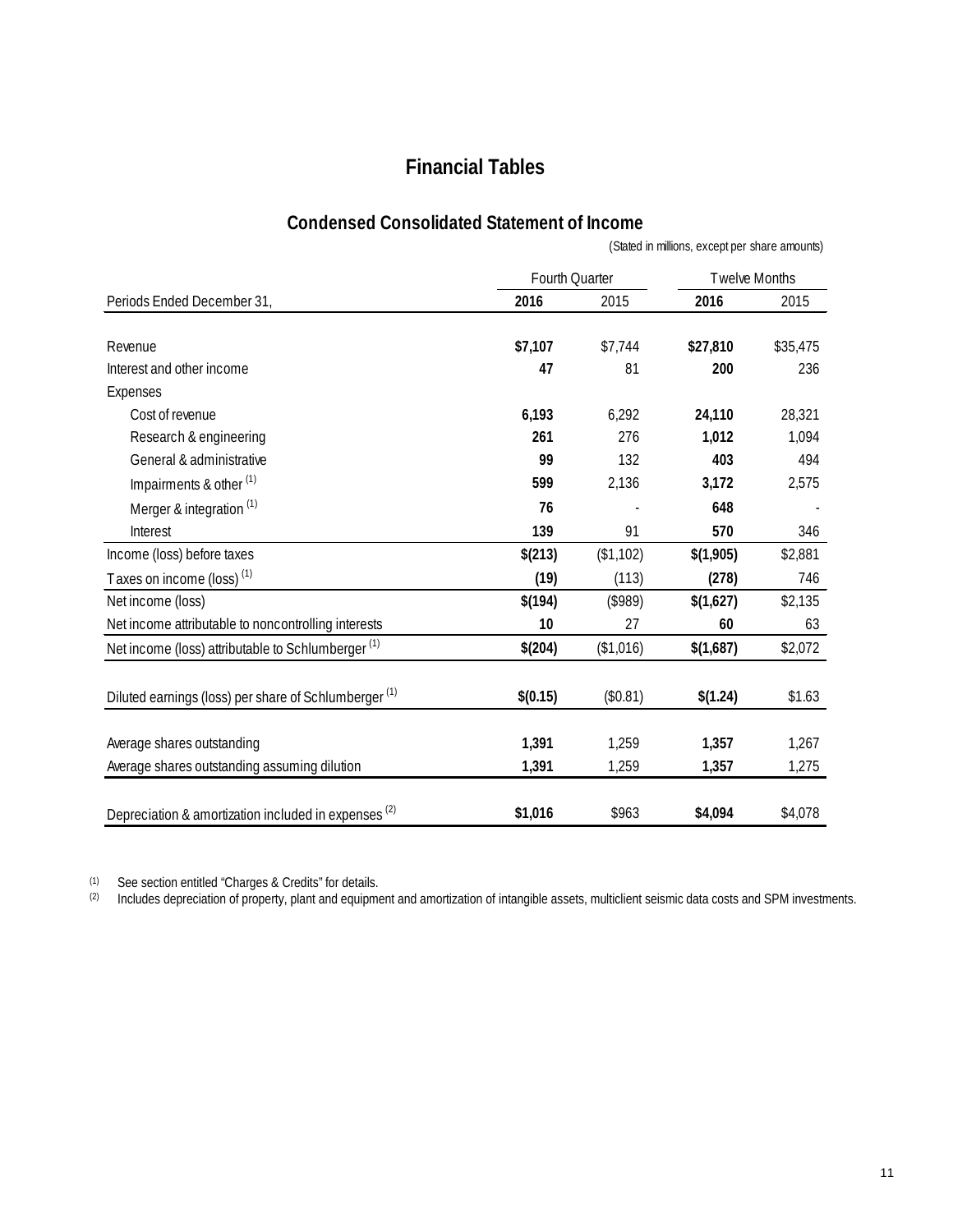# **Condensed Consolidated Balance Sheet**

|                                            |          | (Stated in millions) |
|--------------------------------------------|----------|----------------------|
|                                            | Dec. 31, | Dec. 31,             |
| <b>Assets</b>                              | 2016     | 2015                 |
| <b>Current Assets</b>                      |          |                      |
| Cash and short-term investments            | \$9,257  | \$13,034             |
| Receivables                                | 9,387    | 8,780                |
| Other current assets                       | 5,283    | 5,098                |
|                                            | 23,927   | 26,912               |
| Fixed income investments, held to maturity | 238      | 418                  |
| <b>Fixed assets</b>                        | 12,821   | 13,415               |
| Multiclient seismic data                   | 1,073    | 1,026                |
| Goodwill                                   | 24,990   | 15,605               |
| Intangible assets                          | 9,855    | 4,569                |
| Other assets                               | 5,052    | 6,060                |
|                                            | \$77,956 | \$68,005             |
|                                            |          |                      |
| Liabilities and Equity                     |          |                      |
| <b>Current Liabilities</b>                 |          |                      |
| Accounts payable and accrued liabilities   | \$10,016 | \$7,727              |
| Estimated liability for taxes on income    | 1,188    | 1,203                |
| Short-term borrowings and current portion  |          |                      |
| of long-term debt                          | 3,153    | 4,557                |
| Dividends payable                          | 702      | 634                  |
|                                            | 15,059   | 14,121               |
| Long-term debt                             | 16,463   | 14,442               |
| Deferred taxes                             | 1,880    | 1,075                |
| Postretirement benefits                    | 1,495    | 1,434                |
| Other liabilities                          | 1,530    | 1,028                |
|                                            | 36,427   | 32,100               |
| Equity                                     | 41,529   | 35,905               |
|                                            | \$77,956 | \$68,005             |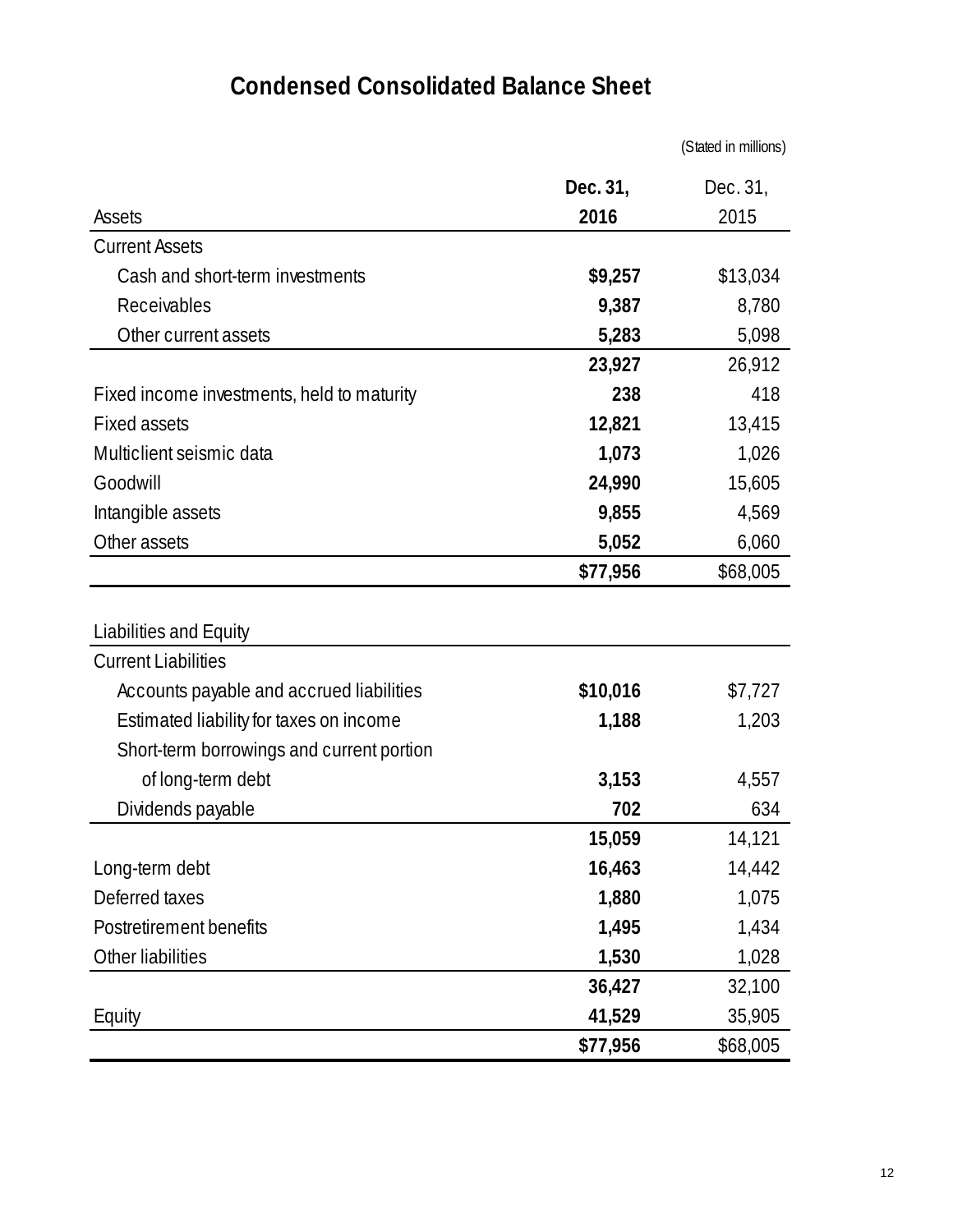# **Liquidity**

|                                                                               |             |             | (Stated in millions) |
|-------------------------------------------------------------------------------|-------------|-------------|----------------------|
|                                                                               | Dec. 31,    | Sept. 30,   | Dec. 31,             |
| Components of Liquidity                                                       | 2016        | 2016        | 2015                 |
| Cash and short-term investments                                               | \$9,257     | \$10,756    | \$13,034             |
| Fixed income investments, held to maturity                                    | 238         | 354         | 418                  |
| Short-term borrowings and current portion of long-term debt                   | (3, 153)    | (3,739)     | (4, 557)             |
| Long-term debt                                                                | (16, 463)   | (17, 538)   | (14, 442)            |
| Net debt $^{(1)}$                                                             | \$(10, 121) | \$(10, 167) | \$(5,547)            |
|                                                                               |             |             |                      |
| Details of changes in liquidity follow:                                       |             |             |                      |
|                                                                               | Twelve      | Fourth      | Twelve               |
|                                                                               | Months      | Quarter     | Months               |
| Periods Ended December 31,                                                    | 2016        | 2016        | 2015                 |
| Net income (loss) before noncontrolling interests                             | \$(1,627)   | \$(194)     | \$2,135              |
| Impairment and other charges, net of tax                                      | 3,236       | 583         | 2,218                |
|                                                                               | \$1.609     | \$389       | \$4,353              |
| Depreciation and amortization <sup>(2)</sup>                                  | 4,094       | 1,016       | 4,078                |
| Pension and other postretirement benefits expense                             | 187         | 48          | 438                  |
| Stock-based compensation expense                                              | 267         | 57          | 326                  |
| Pension and other postretirement benefits funding                             | (174)       | (47)        | (346)                |
| Change in working capital                                                     | 416         | 639         | (478)                |
| Other                                                                         | (138)       | (89)        | 434                  |
| Cash flow from operations <sup>(3)</sup>                                      | \$6,261     | \$2,013     | \$8,805              |
| Capital expenditures                                                          | (2,055)     | (654)       | (2, 410)             |
| <b>SPM</b> investments                                                        | (1,031)     | (162)       | (953)                |
| Multiclient seismic data capitalized                                          | (630)       | (133)       | (486)                |
| Free cash flow <sup>(4)</sup>                                                 | 2,545       | 1,064       | 4,956                |
| Stock repurchase program                                                      | (778)       | (116)       | (2, 182)             |
| Dividends paid                                                                | (2,647)     | (696)       | (2, 419)             |
| Proceeds from employee stock plans                                            | 415         | 71          | 448                  |
|                                                                               | (465)       | 323         | 803                  |
| Business acquisitions and investments, net of cash acquired plus debt assumed | (4,022)     | (156)       | (478)                |
| Discontinued operations - settlement with US Department of Justice            |             |             | (233)                |
| Other                                                                         | (87)        | (121)       | (252)                |
| (Increase) decrease in Net Debt                                               | (4, 574)    | 46          | (160)                |
| Net Debt, beginning of period                                                 | (5, 547)    | (10, 167)   | (5, 387)             |
| Net Debt, end of period                                                       | \$(10, 121) | \$(10, 121) | \$(5,547)            |

(1) "Net Debt" represents gross debt less cash, short-term investments and fixed income investments, held to maturity. Management believes that Net Debt provides useful information regarding the level of Schlumberger's indebtedness by reflecting cash and investments that could be used to repay debt. Net Debt is a non-GAAP financial measure that should be considered in addition to, not as a substitute for, or superior to, total debt.

(2) Includes depreciation of property, plant and equipment and amortization of intangible assets, multiclient seismic data costs and SPM investments.

(3) Includes severance payments of approximately \$850 million and \$810 million during the twelve months ended December 31, 2016 and 2015, respectively, and \$150 million during the fourth quarter of 2016. Also includes approximately \$100 million of transaction-related payments associated with the acquisition of Cameron during the twelve months ended December 31, 2016.

(4) "Free cash flow" represents cash flow from operations less capital expenditures, SPM investments and multiclient seismic data costs capitalized. Management believes that free cash flow is an important liquidity measure for the Company and that it is useful to investors and management as a measure of the ability of our business to generate cash. Once business needs and obligations are met, this cash can be used to reinvest in the Company for future growth or to return to shareholders through dividend payments or share repurchases. Free cash flow does not represent the residual cash flow available for discretionary expenditures. Free cash flow is a non-GAAP financial measure that should be considered in addition to, not as substitute for, or superior to, cash flow from operations.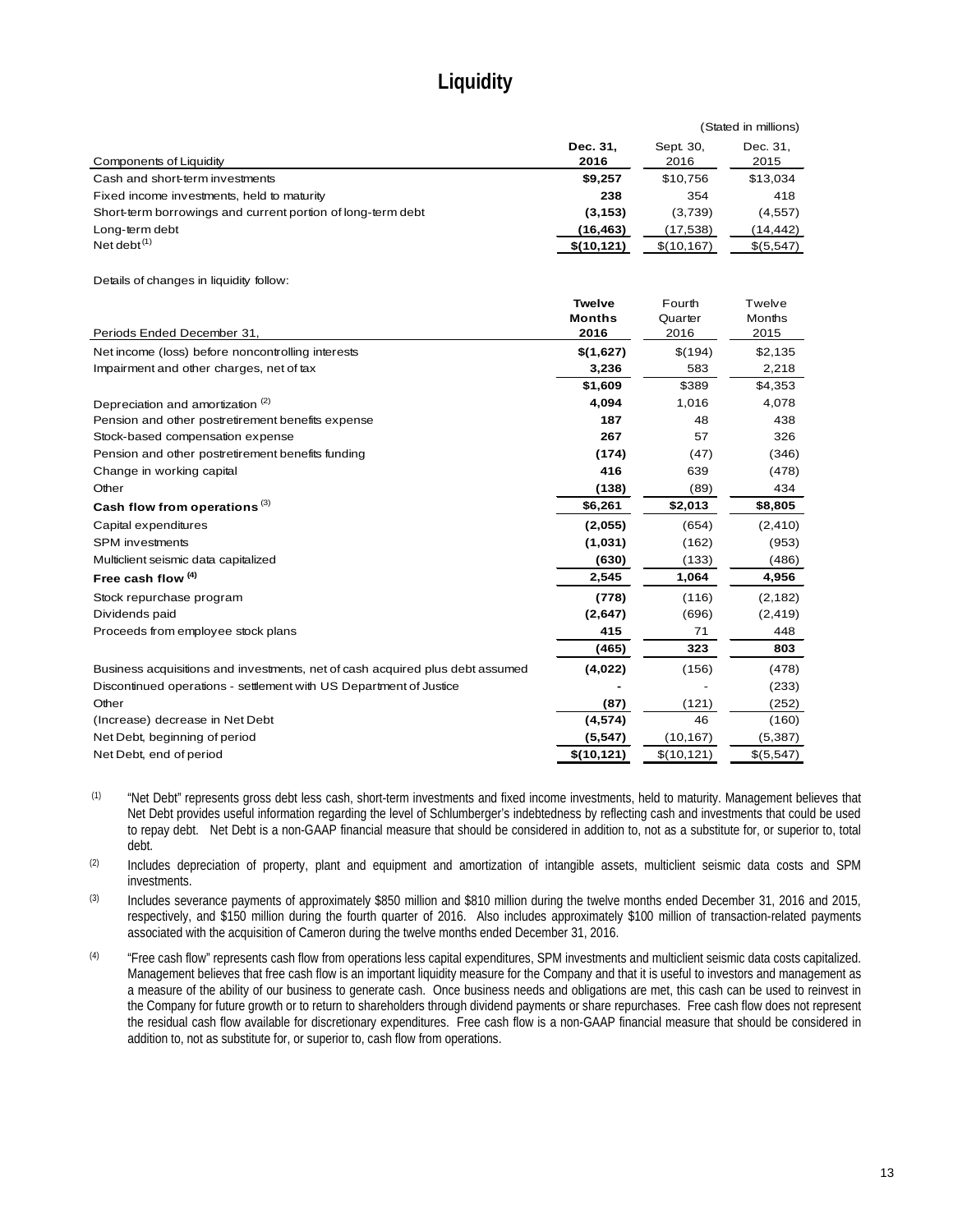### **Charges & Credits**

In addition to financial results determined in accordance with US generally accepted accounting principles (GAAP), this Full-Year and Fourth-Quarter 2016 Earnings Release also includes non-GAAP financial measures (as defined under the SEC's Regulation G). Net income, excluding charges & credits, as well as measures derived from it (including diluted EPS, excluding charges & credits; net income before noncontrolling interests and charges & credits; and effective tax rate, excluding charges & credits) are non-GAAP financial measures. Management believes that the exclusion of charges & credits from these financial measures enables it to evaluate more effectively Schlumberger's operations period over period and to identify operating trends that could otherwise be masked by the excluded items. These measures are also used by management as performance measures in determining certain incentive compensation. The foregoing non-GAAP financial measures should be considered in addition to, not as a substitute for or superior to, other measures of financial performance prepared in accordance with GAAP. The following is a reconciliation of these non-GAAP measures to the comparable GAAP measures.

(Stated in millions, except per share amounts)

|                                                      |         | (Sigien III Hillinoid), except per stigle gritogrits) |                      |            |                       |  |  |
|------------------------------------------------------|---------|-------------------------------------------------------|----------------------|------------|-----------------------|--|--|
|                                                      |         |                                                       | Fourth Quarter 2016  |            |                       |  |  |
|                                                      | Pretax  | Tax                                                   | Noncont.<br>Interest | <b>Net</b> | <b>Diluted</b><br>EPS |  |  |
| Schlumberger net loss (GAAP basis)                   | \$(213) | \$(19)                                                | \$10                 | \$(204)    | \$(0.15)              |  |  |
| Workforce reduction                                  | 234     | 6                                                     |                      | 228        |                       |  |  |
| Facility closure costs                               | 165     | 40                                                    |                      | 125        |                       |  |  |
| Costs associated with exiting certain activities     | 98      | 23                                                    |                      | 75         |                       |  |  |
| Merger & integration                                 | 76      | 14                                                    |                      | 62         |                       |  |  |
| Currency devaluation loss in Egypt                   | 63      |                                                       |                      | 63         |                       |  |  |
| Contract termination costs                           | 39      | 9                                                     |                      | 30         |                       |  |  |
| Schlumberger net income, excluding charges & credits | \$462   | \$73                                                  | \$10                 | \$379      | \$0.27                |  |  |
|                                                      |         |                                                       | Third Quarter 2016   |            |                       |  |  |

|                                                                     | Pretax | Тах  | Noncont.<br>Interest | <b>Net</b> | <b>Diluted</b><br>EPS |
|---------------------------------------------------------------------|--------|------|----------------------|------------|-----------------------|
| Schlumberger net income (GAAP basis)                                | \$200  | \$10 | \$14                 | \$176      | \$0.13                |
| Amortization of purchase accounting inventory fair value adjustment | 149    | 45   |                      | 104        |                       |
| Merger-related employee benefits and professional fees              | 46     | 10   |                      | 36         |                       |
| Other merger and integration-related                                | 42     |      |                      | 37         |                       |
| Schlumberger net income, excluding charges & credits                | \$437  | \$70 | \$14                 | \$353      | \$0.25                |

|                                                      | Fourth Quarter 2015 |         |                      |            |                       |
|------------------------------------------------------|---------------------|---------|----------------------|------------|-----------------------|
|                                                      | Pretax              | Tax     | Noncont.<br>Interest | <b>Net</b> | <b>Diluted</b><br>EPS |
| Schlumberger net loss (GAAP basis)                   | \$(1, 102)          | \$(113) | \$27                 | \$(1,016)  | \$(0.81)              |
| Fixed asset impairments                              | 776                 | 141     |                      | 635        |                       |
| Workforce reduction                                  | 530                 | 51      |                      | 479        |                       |
| Inventory write-downs                                | 269                 | 27      |                      | 242        |                       |
| Impairment of SPM project in Colombia                | 182                 | 36      |                      | 146        |                       |
| Facility closures                                    | 177                 | 37      |                      | 140        |                       |
| Geopolitical events                                  | 77                  |         |                      | 77         |                       |
| Contract termination costs                           | 41                  |         |                      | 39         |                       |
| Other                                                | 84                  |         |                      | 77         |                       |
| Schlumberger net income, excluding charges & credits | \$1,034             | \$188   | \$27                 | \$819      | \$0.65                |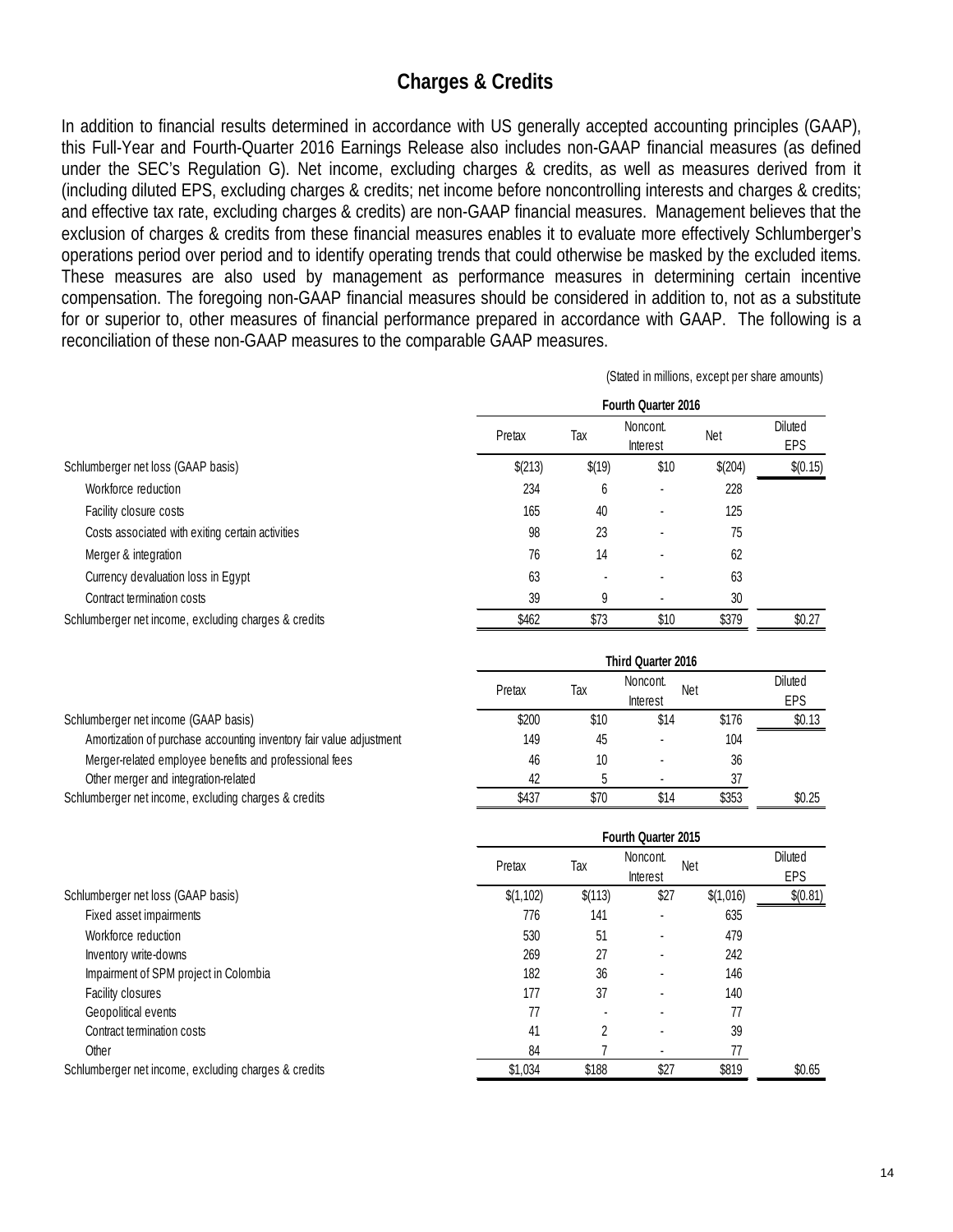(Stated in millions, except per share amounts)

|                                                                     | Twelve Months 2016 |         |                      |           |                       |
|---------------------------------------------------------------------|--------------------|---------|----------------------|-----------|-----------------------|
|                                                                     | Pretax             | Tax     | Noncont.<br>Interest | Net       | <b>Diluted</b><br>EPS |
| Schlumberger net loss (GAAP basis)                                  | \$(1,905)          | \$(278) | \$60                 | \$(1,687) | \$(1.24)              |
| Fixed asset impairments                                             | 1,058              | 177     |                      | 881       |                       |
| Workforce reduction                                                 | 880                | 69      |                      | 811       |                       |
| Inventory write-downs                                               | 616                | 49      |                      | 567       |                       |
| Amortization of purchase accounting inventory fair value adjustment | 299                | 90      |                      | 209       |                       |
| Other merger and integration-related                                | 211                | 37      |                      | 174       |                       |
| Multiclient seismic data impairment                                 | 198                | 62      |                      | 136       |                       |
| Facility closure costs                                              | 165                | 40      |                      | 125       |                       |
| Merger-related employee benefits and professional fees              | 138                | 27      |                      | 111       |                       |
| Costs associated with exiting certain activities                    | 98                 | 23      |                      | 75        |                       |
| Currency devaluation loss in Egypt                                  | 63                 |         |                      | 63        |                       |
| Other restructuring charges                                         | 55                 |         |                      | 55        |                       |
| Contract termination costs                                          | 39                 | 9       |                      | 30        |                       |
| Schlumberger net income, excluding charges & credits                | \$1,915            | \$305   | \$60                 | \$1,550   | \$1.14                |

| Twelve Months 2015 |              |          |         |                |
|--------------------|--------------|----------|---------|----------------|
|                    |              | Noncont. |         | <b>Diluted</b> |
|                    |              | Interest |         | EPS            |
| \$2,881            | \$746        | \$63     | \$2,072 | \$1.63         |
| 920                | 107          |          | 813     |                |
| 776                | 141          |          | 635     |                |
| 269                | 27           |          | 242     |                |
| 182                | 36           |          | 146     |                |
| 177                | 37           |          | 140     |                |
| 77                 |              |          | 77      |                |
| 49                 |              |          | 49      |                |
| 41                 | <sup>2</sup> |          | 39      |                |
| 84                 |              |          | 77      |                |
| \$5,456            | \$1,103      | \$63     | \$4,290 | \$3.37         |
|                    | Pretax       | Tax      |         | <b>Net</b>     |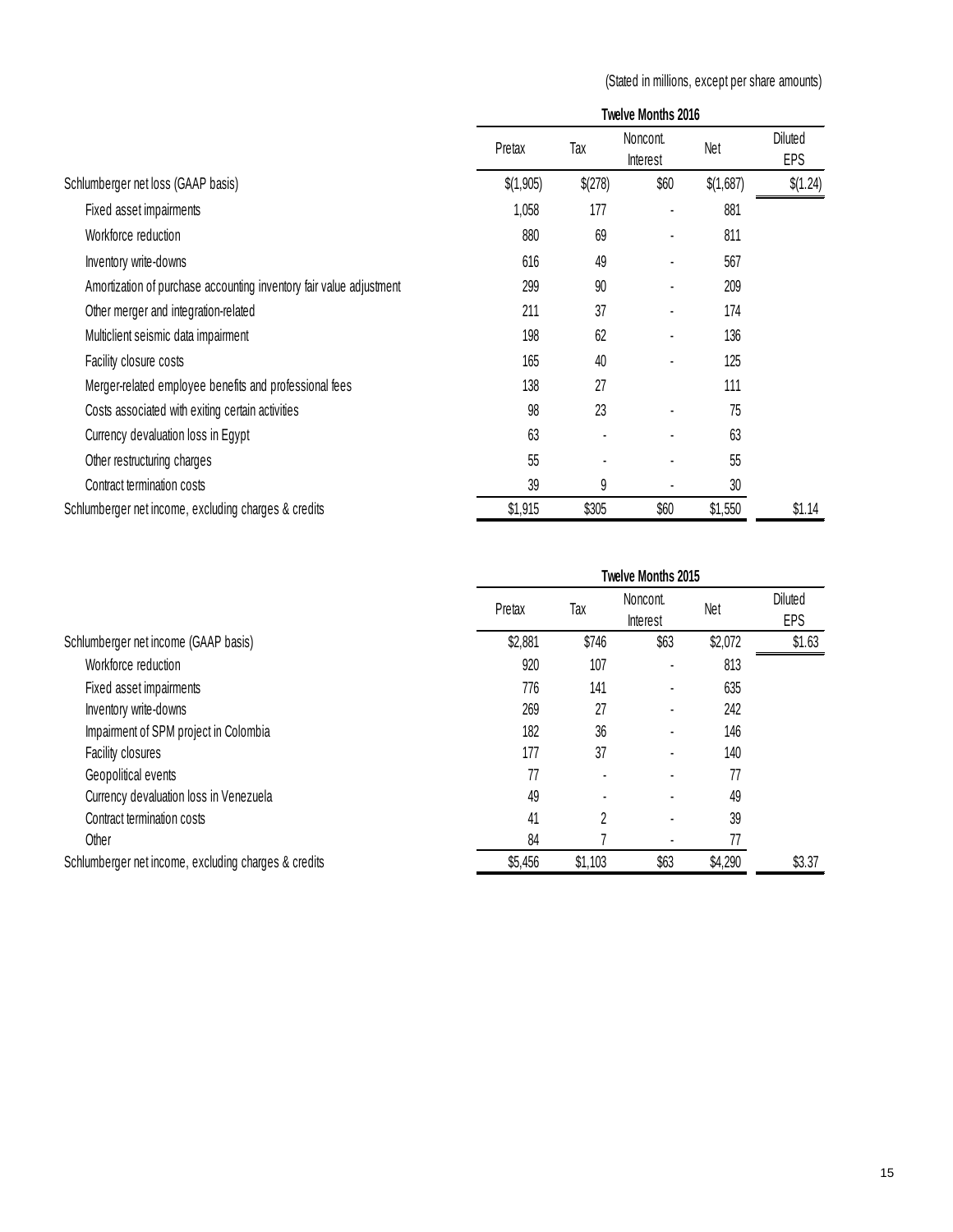# **Product Groups**

(Stated in millions)

|                                 | <b>Three Months Ended</b> |                  |                |               |               |               |
|---------------------------------|---------------------------|------------------|----------------|---------------|---------------|---------------|
|                                 | Dec. 31, 2016             |                  | Sept. 30, 2016 |               | Dec. 31, 2015 |               |
|                                 |                           | Income<br>Income |                |               | Income        |               |
|                                 |                           | <b>Before</b>    |                | <b>Before</b> |               | <b>Before</b> |
|                                 | Revenue                   | Taxes            | Revenue        | Taxes         | Revenue       | Taxes         |
| Reservoir Characterization      | \$1,699                   | \$316            | \$1,689        | \$322         | \$2,193       | \$521         |
| Drilling                        | 2,013                     | 234              | 2,021          | 218           | 2,953         | 494           |
| Production                      | 2,179                     | 132              | 2,083          | 98            | 2,632         | 302           |
| Cameron                         | 1,346                     | 188              | 1,341          | 215           |               |               |
| Eliminations & other            | (130)                     | (60)             | (115)          | (38)          | (34)          | (29)          |
| Pretax operating income         |                           | 810              |                | 815           |               | 1,288         |
| Corporate & other               |                           | (245)            |                | (267)         |               | (179)         |
| Interest income <sup>(1)</sup>  |                           | 23               |                | 24            |               | 8             |
| Interest expense <sup>(1)</sup> |                           | (126)            |                | (135)         |               | (83)          |
| Charges & credits               |                           | (675)            |                | (237)         |               | (2, 136)      |
|                                 | \$7,107                   | \$(213)          | \$7,019        | \$200         | \$7,744       | \$(1,102)     |

(Stated in millions)

|                                 | <b>Twelve Months Ended</b> |               |               |               |
|---------------------------------|----------------------------|---------------|---------------|---------------|
|                                 | Dec. 31, 2016              |               | Dec. 31, 2015 |               |
|                                 |                            | Income        |               | Income        |
|                                 |                            | <b>Before</b> |               | <b>Before</b> |
|                                 | Revenue                    | Taxes         | Revenue       | Taxes         |
| Reservoir Characterization      | \$6,743                    | \$1,228       | \$9,738       | \$2,465       |
| Drilling                        | 8,561                      | 994           | 13,563        | 2,538         |
| Production                      | 8,709                      | 528           | 12,311        | 1,570         |
| Cameron                         | 4,211                      | 653           |               |               |
| Eliminations & other            | (414)                      | (130)         | (137)         | (63)          |
| Pretax operating income         |                            | 3,273         |               | 6,510         |
| Corporate & other               |                            | (925)         |               | (768)         |
| Interest income <sup>(1)</sup>  |                            | 84            |               | 30            |
| Interest expense <sup>(1)</sup> |                            | (517)         |               | (316)         |
| Charges & credits               |                            | (3,820)       |               | (2, 575)      |
|                                 | \$27,810                   | \$(1,905)     | \$35,475      | \$2,881       |

(1) Excludes interest included in the Product Groups results.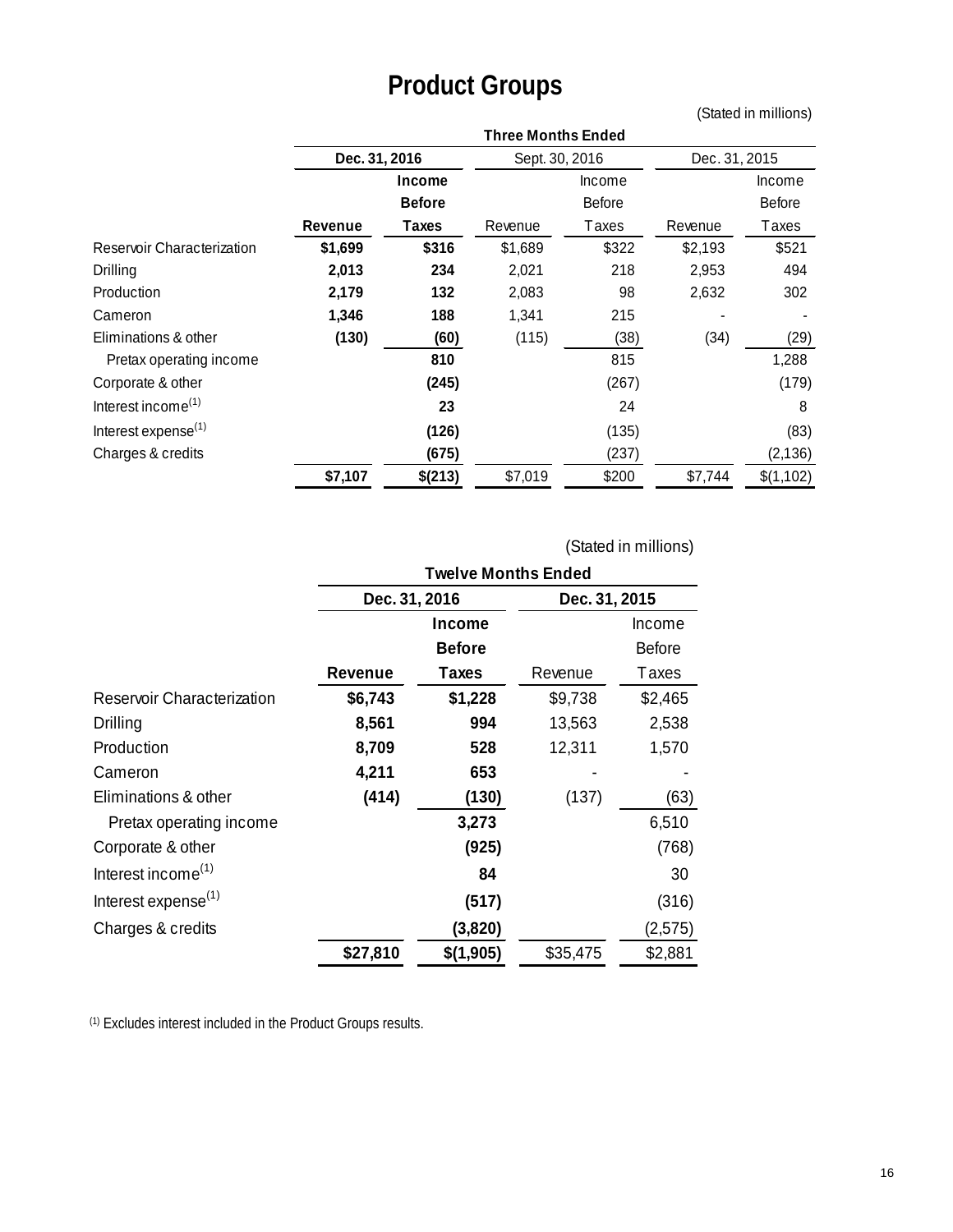# **Supplemental Information**

- **1) What is the capex guidance for the full year 2017?** Capex (excluding multiclient and SPM investments) is expected to be \$2.2 billion for 2017. Capex for the full year 2016 was \$2.1 billion.
- **2) What was the free cash flow as a percentage of net income before noncontrolling interests and charges and credits, for the fourth quarter of 2016?** Free cash flow, which was \$1.1 billion and included approximately \$150 million of severance payments, as a percentage of income from continuing operations before noncontrolling interests and charges and credits was 274% for the fourth quarter of 2016.
- **3) What was the free cash flow as a percentage of net income from continuing operations before noncontrolling interests and charges and credits, for the full year 2016?** Free cash flow, which was \$2.5 billion and included approximately \$850 million of payments associated with workforce reductions and \$100 million of transaction-related payments associated with the Cameron acquisition, as a percentage of net income before noncontrolling interests and charges and credits was 158% for the full year 2016.
- **4) What was included in "Interest and other income" for the fourth quarter of 2016?** "Interest and other income" for the fourth quarter of 2016 was \$47 million. This amount consisted of earnings of equity method investments of \$18 million and interest income of \$29 million.
- **5) How did interest income and interest expense change during the fourth quarter of 2016?** Interest income of \$29 million decreased \$1 million sequentially. Interest expense of \$139 million decreased \$10 million sequentially.
- **6) What is the difference between pretax operating income and Schlumberger's consolidated income before taxes?**

The difference principally consists of corporate items (including charges and credits) and interest income and interest expense not allocated to the segments as well as stock-based compensation expense, amortization expense associated with certain intangible assets (including intangible asset amortization expense resulting from the acquisition of Cameron), certain centrally managed initiatives, and other nonoperating items.

#### **7) What was the effective tax rate (ETR) for the fourth quarter of 2016?**

The ETR for the fourth quarter of 2016 calculated in accordance with GAAP was 8.8% as compared to 5.1% for the third quarter of 2016. The ETR for the fourth quarter of 2016, excluding charges and credits, was 15.8% as compared to 16.0% for the third quarter of 2016.

**8) How many shares of common stock were outstanding as of December 31, 2016 and how did this change from the end of the previous quarter?**

There were 1.391 billion shares of common stock outstanding as of December 31, 2016. The following table shows the change in the number of shares outstanding from September 30, 2016 to December 31, 2016.

|                                                  | (Stated in millions) |
|--------------------------------------------------|----------------------|
| Shares outstanding at September 30, 2016         | 1,391                |
| Shares sold to optionees, less shares exchanged  |                      |
| Vesting of restricted stock                      |                      |
| Shares issued under employee stock purchase plan |                      |
| Stock repurchase program                         |                      |
| Shares outstanding at December 31, 2016          | 1.391                |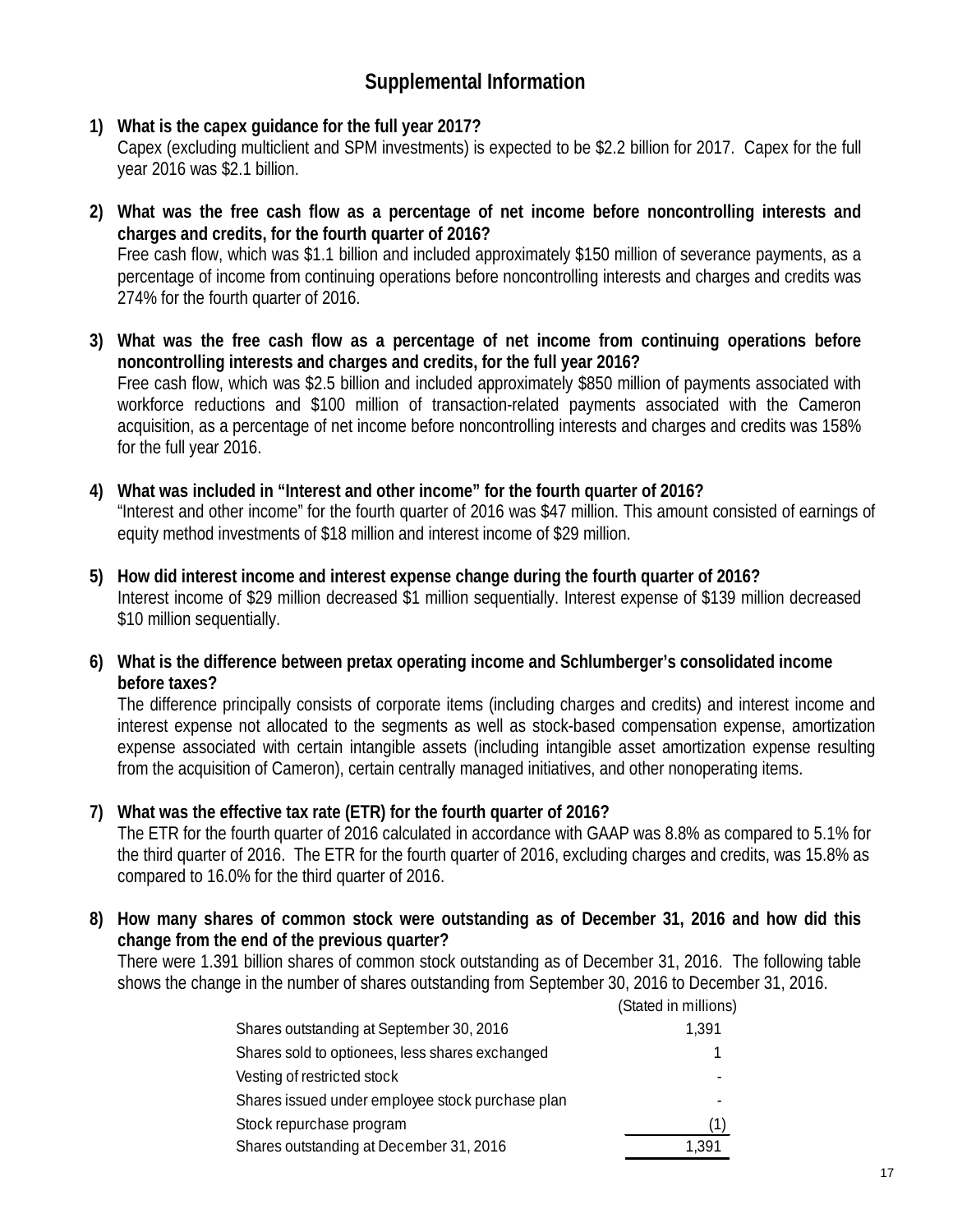**9) What was the weighted average number of shares outstanding during the fourth quarter of 2016 and third quarter of 2016 and how does this reconcile to the average number of shares outstanding, assuming dilution used in the calculation of diluted earnings per share, excluding charges and credits?**

The weighted average number of shares outstanding during the fourth quarter of 2016 was 1.391 billion and 1.392 billion during the third quarter of 2016.

The following is a reconciliation of the weighted average shares outstanding to the average number of shares outstanding, assuming dilution, used in the calculation of diluted earnings per share, excluding charges and credits.

|                                               |                       | (Stated in millions) |
|-----------------------------------------------|-----------------------|----------------------|
|                                               | <b>Fourth Quarter</b> | <b>Third Quarter</b> |
|                                               | 2016                  | 2016                 |
| Weighted average shares outstanding           | 1,391                 | 1,392                |
| Assumed exercise of stock options             | b                     | 4                    |
| Unvested restricted stock                     | 5                     | b                    |
| Average shares outstanding, assuming dilution | 1,401                 | 1,401                |

- **10) What was the amount of WesternGeco multiclient sales in the fourth quarter of 2016?** Multiclient sales, including transfer fees, were \$143 million in the fourth quarter of 2016 and \$144 million in the third quarter of 2016.
- **11) What was the WesternGeco backlog at the end of the fourth quarter of 2016?** WesternGeco backlog, which is based on signed contracts with customers, was \$759 million at the end of the fourth quarter of 2016. It was \$845 million at the end of the third quarter of 2016.
- **12) What were the orders and backlogs for Cameron Group's OneSubsea and Drilling Systems businesses?**

OneSubsea and Drilling Systems orders and backlogs were as follows:

|                                |              | (Stated in millions) |  |  |
|--------------------------------|--------------|----------------------|--|--|
|                                | Fourth       | <b>Third Ouarter</b> |  |  |
| Orders                         | Quarter 2016 | 2016                 |  |  |
| OneSubsea                      | \$523        | \$434                |  |  |
| <b>Drilling Systems</b>        | \$132        | \$179                |  |  |
| Backlog (at the end of period) |              |                      |  |  |
| OneSubsea                      | \$2,526      | \$2,527              |  |  |
| <b>Drilling Systems</b>        | \$607        | \$865                |  |  |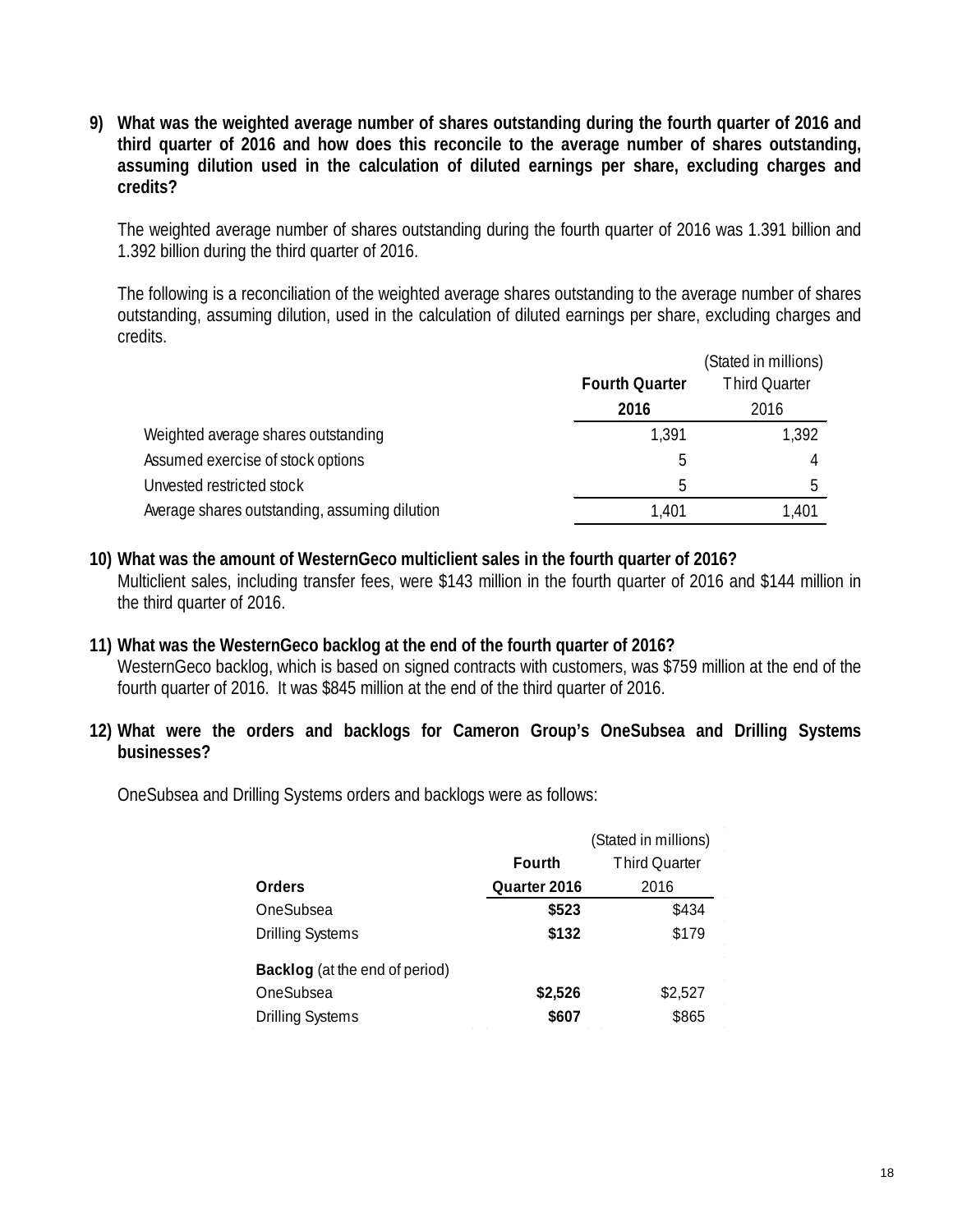#### **13) What do the various charges Schlumberger recorded during the fourth quarter of 2016 relate to?**

We are making further adjustments to our global support structure and facilities footprint to align our resources to the shape of the recovery. This has led us to record \$536 million in restructuring charges. We have also recorded \$139 million of pretax charges relating to the Cameron acquisition and a currency devaluation loss in Egypt. These \$675 million of pretax charges consist of the following:

- \$234 million of workforce reduction costs
- \$165 million of facility closure costs
- \$98 million of costs associated with exiting certain activities
- \$76 million of merger and integration costs relating to the Cameron acquisition
- \$63 million of currency devaluation loss in Egypt
- \$39 million of contract termination costs

#### **About Schlumberger**

Schlumberger is the world's leading provider of technology for reservoir characterization, drilling, production, and processing to the oil and gas industry. Working in more than 85 countries and employing approximately 100,000 people who represent over 140 nationalities, Schlumberger supplies the industry's most comprehensive range of products and services, from exploration through production, and integrated pore-to-pipeline solutions that optimize hydrocarbon recovery to deliver reservoir performance.

Schlumberger Limited has principal offices in Paris, Houston, London and The Hague, and reported revenues of \$27.81 billion in 2016. For more information, visit www.slb.com.

\*Mark of Schlumberger or of Schlumberger companies

#### **Notes**

Schlumberger will hold a conference call to discuss the earnings press release and business outlook on Friday, January 20, 2017. The call is scheduled to begin at 7:30 a.m. (US Central Time), 8:30 a.m. (Eastern Time), 2:30 p.m. (Paris time). To access the call, which is open to the public, please contact the conference call operator at +1 (800) 288-8967 within North America, or +1 (612) 333-4911 outside North America, approximately 10 minutes prior to the call's scheduled start time. Ask for the "Schlumberger Earnings Conference Call." At the conclusion of the conference call an audio replay will be available until February 20, 2017 by dialing +1 (800) 475-6701 within North America, or +1 (320) 365-3844 outside North America, and providing the access code 405410.

The conference call will be webcast simultaneously at www.slb.com/irwebcast on a listen-only basis. Please log in 15 minutes ahead of time to test your browser and register for the call. A replay of the webcast will also be available at the same web site until March 31, 2017.

#### **For more information, contact**

Simon Farrant – Schlumberger Limited, Vice President of Investor Relations Joy V. Domingo – Schlumberger Limited, Manager of Investor Relations

Office +1 (713) 375-3535 [investor-relations@slb.com](mailto:investor-relations@slb.com)